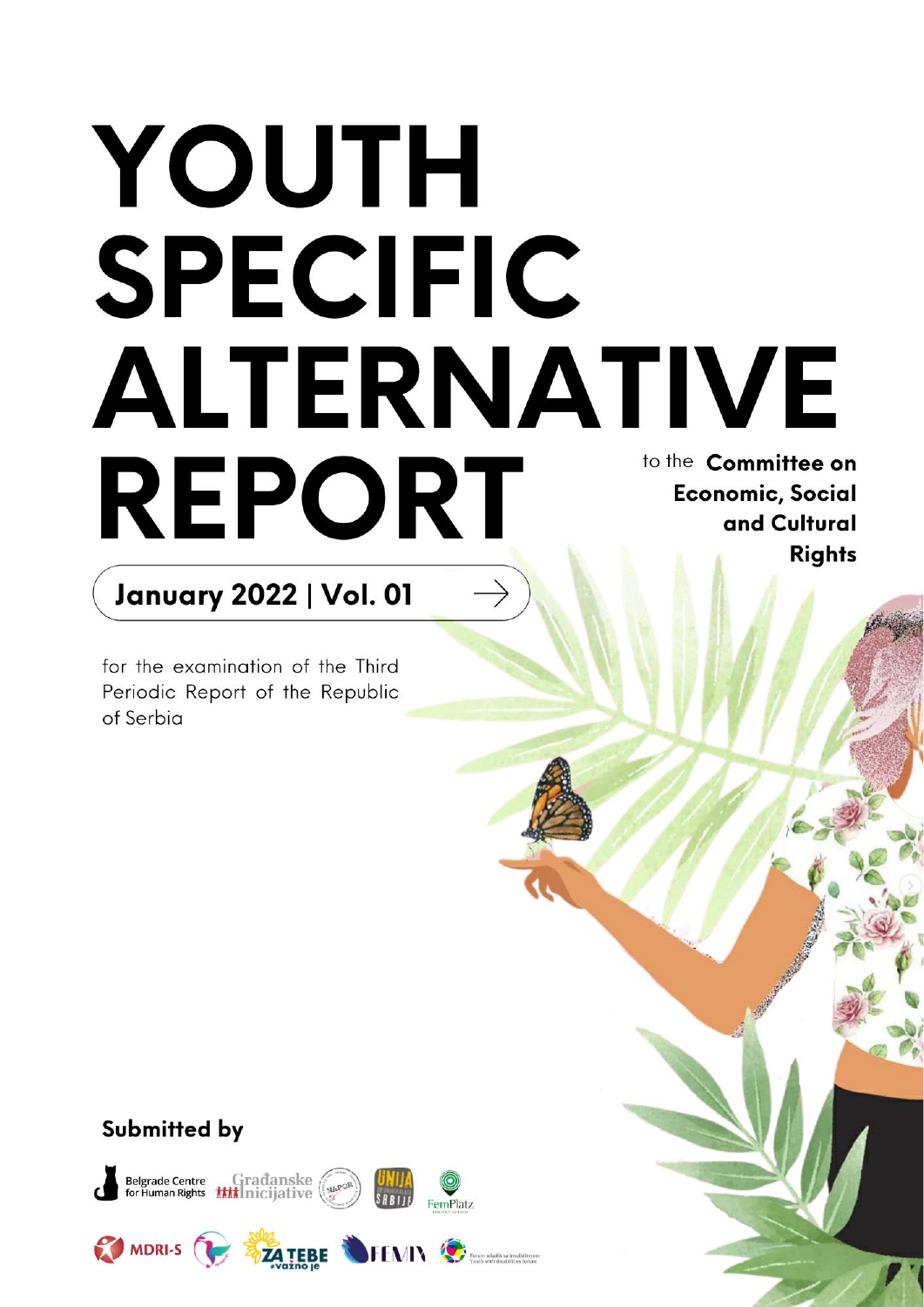We, the undersigned organisations, and youth initiatives from the Republic of Serbia, have the honour to hereby present the first **youth specific** alternative report for the 71st Session of the Committee on Economic, Social and Cultural Rights to consider the third periodic report of the Republic of Serbia.

The purpose of this Report is to present the situation and identify the existing challenges and obstacles to the exercise of the youth in the Republic of Serbia when it comes to their economic and social rights. The report of the position of young persons is based on the fact that, despite the fact that all people have the same rights, it is important to zoom into the current situation when it comes to youth and their needs. Since the youth group is heterogeneous, with characteristic challenges for certain categories of youth - such as, for example, young Roma women and men, young people in the LGBTI community, or young people with disabilities - the Report addresses both generally youth and specifically certain categories of youth.

The Report is mostly following the List of Issues in relation to the third periodic report of Serbia. However, there are certain topics of great importance for youth that could not fit under any issue in the LOI. Hence, those topics have dedicated subheadings, while answers to the LOI are clearly indicated. For the purposes of this Report, the categorisation of young people set out in the 2011 Law on Youth of the Republic of Serbia is used, according to which young people are persons from the age of 15 to the age of 30. The estimated number of young people aged 15 to 30 in 2020 was 1,218,789, that is 17.7% of the total population, by gender of young people, 48.7% are women (592,995) and 51.3% are men (625,794).

The Report was prepared by the Youth Programme of the Belgrade Centre for Human Rights, Civic Initiatives, National Association of Practitioners of Youth Work, the Union of Secondary School Students of Serbia, Mental Disability Rights Initiative of Serbia, Association of Women FemPlatz, IMPACT-21, Za Tebe #VAŽNOJE, the Initiative of Roma Women Students, Organisation for the Promotion of Activism (Project Femix), and Youth with Disabilities Forum. The Belgrade Open School contributed with the subheading "Youth and Traineeships".

#### **I. General Information**

#### **LOI 2**

1. Although the Ministry of Justice has identified certain problems in the free legal aid system, there is no official data on young people as beneficiaries of free legal aid provided by the state.<sup>1</sup> The only reference to youth in the system of free legal aid is to 'children' as a vulnerable and marginalized group<sup>2</sup> based on their status or based on the type of legal proceedings in question. From all 13 groups enumerated in the Law on Free Legal Aid, in the first six months of its application, 606 requests were submitted. The most numerous group concerned children  $(324 \text{ requests})$ .<sup>3</sup> Finally, it is problematic that the Law does not require special training of registered free legal aid providers (e.g. lawyers) to work with young people and other vulnerable categories of free legal aid beneficiaries.

2. Uneven economic development has a significant impact on the availability of services funded by local self-government budgets including access to supported housing or personal assistance services for children and young people with disabilities.<sup>4</sup> The share of users of social services provided through the public sector was 58% in 2018 and is significantly lower compared to 74% in 2015.<sup>5</sup> Additionally, compared to 2012 and 2015, in 2018 there was a decrease in the participation of users who receive services from public sector providers, which is especially pronounced in day-care services for adults and children in conflict with the law.<sup>6</sup>

<sup>&</sup>lt;sup>1</sup> On the number of young people requesting free legal aid and the number of adopted, rejected and rejected youth requests.

<sup>2</sup> Art. 4, para. 3 of the Law on Free Legal Aid.

<sup>3</sup> "Law on Free Legal Aid - The first six month of implementation", *Lawyers' Committee for Human Rights*, 2020, p. 44. Available at:

http://en.yucom.org.rs/wp-content/uploads/2020/07/Law-on-Free-Legal-Aid---The-First-Six-Months-of-Implementation.pdf.<br><sup>4</sup> "Mapping of social protection services under the jurisdiction of local self-government units in the Poverty Reduction of the Government of the Republic of Serbia, December 2016. Available in Serbian at[: http://socijalnoukljucivanje.gov.rs/wp](http://socijalnoukljucivanje.gov.rs/wp-content/uploads/2016/12/Mapiranje-usluga-socijalne-zastite.pdf)[content/uploads/2016/12/Mapiranje-usluga-socijalne-zastite.pdf.](http://socijalnoukljucivanje.gov.rs/wp-content/uploads/2016/12/Mapiranje-usluga-socijalne-zastite.pdf)

<sup>&</sup>lt;sup>5</sup> "Mapping of social protection services under the jurisdiction of local self-government units in the Republic of Serbia", Team for Social Inclusion and Poverty Reduction of the Government of the Republic of Serbia, June 2020, p. 23. Available in Serbian at[: http://socijalnoukljucivanje.gov.rs/wp](http://socijalnoukljucivanje.gov.rs/wp-content/uploads/2020/09/Mapiranje_usluga_socijalne_zastite_i_materijalne_podrske_u_nadleznosti_JLS_u_RS.pdf)[content/uploads/2020/09/Mapiranje\\_usluga\\_socijalne\\_zastite\\_i\\_materijalne\\_podrske\\_u\\_nadleznosti\\_JLS\\_u\\_RS.pdf.](http://socijalnoukljucivanje.gov.rs/wp-content/uploads/2020/09/Mapiranje_usluga_socijalne_zastite_i_materijalne_podrske_u_nadleznosti_JLS_u_RS.pdf)

<sup>6</sup> "Mapping of social protection services under the jurisdiction of local self-government units in the Republic of Serbia", June 2020, p. 24.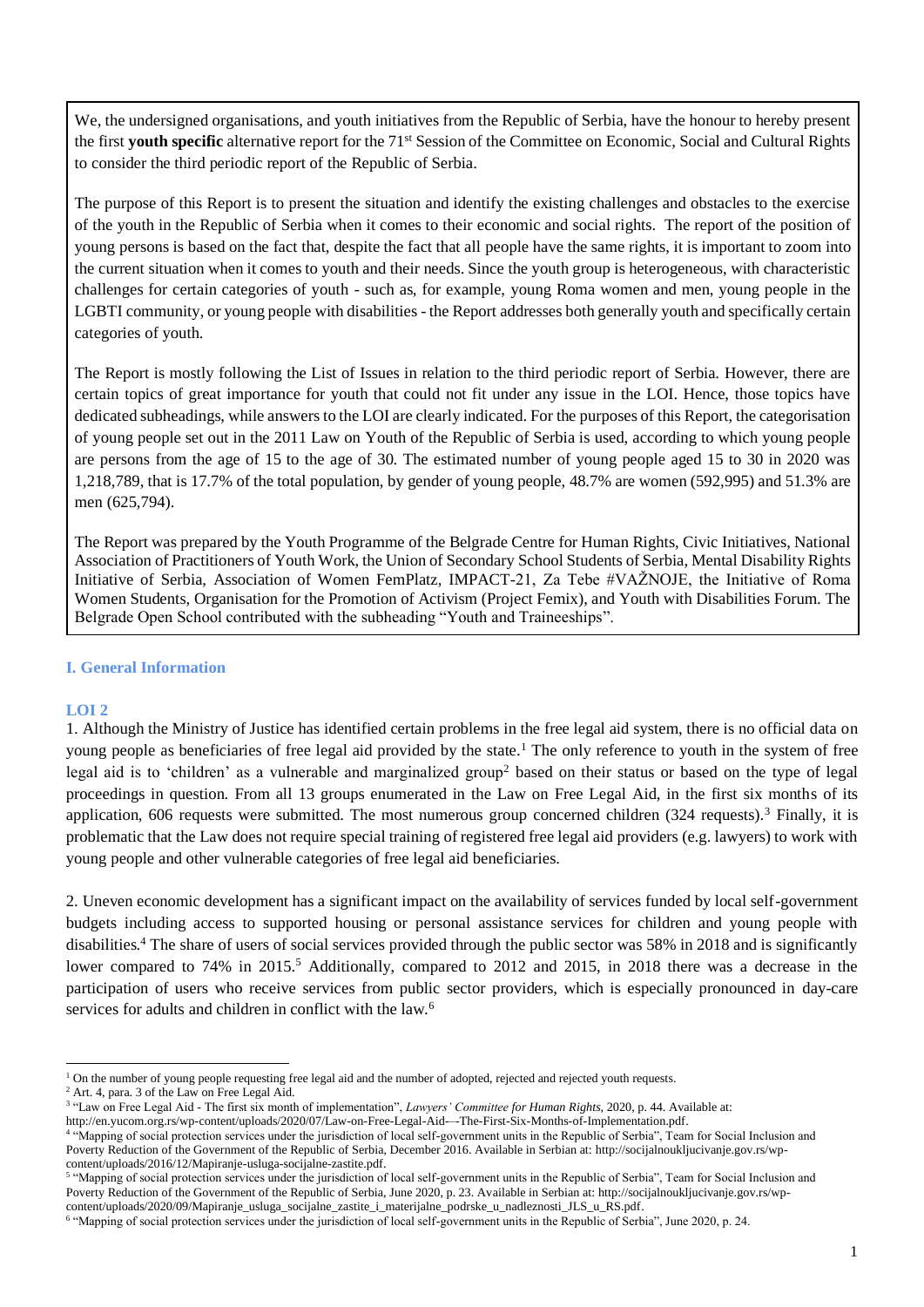#### **LOI 3**

3. There is considerable deterioration in the Ombudsman's cooperation with CSOs,<sup>7</sup> including organisations for youth and youth organisations. When it comes to the Ombudsman's attention to young people (other than children), it cannot be characterized as satisfactory. Ombudsman produced four special reports in 2020,<sup>8</sup> and out of those four reports only one paragraph<sup>9</sup> can be indirectly linked to the rights of a young person.<sup>10</sup> When asked by the Belgrade Centre for Human Rights how many young people (15-30 years old) filed a complaint with the Ombudsman in 2020, and for violations of which rights, the Ombudsman stated that complaints are neither kept nor systematized according to age parameters of young people. In a follow-up meeting in December 2021, the Deputy Ombudsperson for the Rights of the Child stated that there is no plan to begin with this practice. Having that in mind, it is impossible to determine how many young people turned to the Ombudsman for protection and impossible to determine what economic, social, and cultural rights of young people are endangered in the Republic of Serbia (RS).

**In this regard, submitting organisations recommend that the State party envisages a way for the Ombudsman to keep records of specific age groups and sex-disaggregated data that address and submit complaints, especially records of the addresses of the legal category of young people (15-30 years)**.

**II. Issues relating to the general provisions of the Covenant (arts. 1–5) Maximum available resources (art. 2 (1))**

#### **LOI 5(a)**

4. One in three children and young persons in Serbia are exposed to poverty and are unable to grow up in developmentally friendly surroundings. According to UNICEF data in 2019 115.000 children in Serbia lived in absolute poverty, while as many as 30.2% of children live at the poverty line.<sup>11</sup> Children under 17 and young persons up to 30 years of age are at the highest risk of poverty, with 33% of boys and 32% of girls at risk of spending their lives in poverty.<sup>12</sup>

#### **LOI 5(d)**

5. Funds for the improvement of the position of young people are allocated from the budget of Serbia<sup>13</sup> and provincial and local level governments, according to the Law on Youth.<sup>14</sup> Due to the lack of a comprehensive system for data collection, there is no precise information on the total budget allocated for young people. The only available research on the percentage of funding for budget allocations for young people at the local level is from 2017. This research shows that the rate of planned investment in the implementation of youth policies within the budget program 1301 within the local government budget amounts to 3.26% if we look only at municipalities that invest in youth policies, which is only 0.14% of the total municipal budgets.<sup>15</sup> The funds are usually directed to sports organizations and various related activities (over 95%), which shows that the strategic commitment is financing sports activities under the slogan of investing in young people.

#### **Non-discrimination (art. 2 (2))**

#### **LOI 7**

6. Persons living in residential institutions in Serbia (i.e. social welfare institutions for placement of children and young people, institutions for children with disabilities), and among them especially girls with disabilities, are being exposed to

<sup>13</sup> Through the Ministry of Youth and Sport and line ministries.

<sup>7</sup> "5 Years: Analysis of the Work of the Protector of Citizens of the Republic of Serbia 2015-2019", *Lawyers' Committee for Human Rights,* 2020, p. 127. Available at[: http://en.yucom.org.rs/wp-content/uploads/2020/01/Analiza-rada-Ombudsmana-2015-2019-ENG.pdf.](http://en.yucom.org.rs/wp-content/uploads/2020/01/Analiza-rada-Ombudsmana-2015-2019-ENG.pdf)

<sup>&</sup>lt;sup>8</sup> The Special report on the work of groups for coordination and cooperation in the city of Belgrade, the Special report on the activities of the Ombudsman during the state of emergency, the Special report of the Protector of Citizens: Conditions in Roma settlements in a state of emergency and application of protection measures due to coronavirus epidemic (COVID-19), and the Special report of the Protector of Citizens with recommendations: Analysis of the situation in the field of exercising public authority of national councils of national minorities, from 2014 to 2018. Reports are available at: [https://ombudsman.rs/index.php/izvestaji/posebnii-izvestaji.](https://ombudsman.rs/index.php/izvestaji/posebnii-izvestaji)

 $9 \text{ Of the Special Report on the Activities of the Protection of Citizens During a State of Energy.}$ 

<sup>&</sup>lt;sup>10</sup> "Report on the Youth Rights in the Republic of Serbia in 2020", *Belgrade Centre for Human Rights*, 2021, p. 164. Available at:

[http://www.bgcentar.org.rs/bgcentar/eng-lat/wp-content/uploads/2014/01/Youth-Rights-in-Serbia-2020.pdf.](http://www.bgcentar.org.rs/bgcentar/eng-lat/wp-content/uploads/2014/01/Youth-Rights-in-Serbia-2020.pdf)

<sup>&</sup>lt;sup>11</sup> "UNICEF: U Srbiji 115.000 dece živi u apsolutnom siromaštvu", *Danas*, 6 March 2019. Available in Serbian at[: https://www.danas.rs/vesti/drustvo/unicef-u](https://www.danas.rs/vesti/drustvo/unicef-u-srbiji-115-000-dece-zivi-u-apsolutnom-siromastvu/)[srbiji-115-000-dece-zivi-u-apsolutnom-siromastvu/.](https://www.danas.rs/vesti/drustvo/unicef-u-srbiji-115-000-dece-zivi-u-apsolutnom-siromastvu/)

<sup>&</sup>lt;sup>12</sup> "Zero Report on Youth Rights in the Republic of Serbia in 2019", *Belgrade Centre for Human Rights*, 2020, p. 28. Available at:

[http://www.bgcentar.org.rs/bgcentar/eng-lat/wp-content/uploads/2020/02/zero\\_report\\_on\\_youth\\_rights-2019-eng-04-02-comp\\_007.pdf.](http://www.bgcentar.org.rs/bgcentar/eng-lat/wp-content/uploads/2020/02/zero_report_on_youth_rights-2019-eng-04-02-comp_007.pdf)

<sup>&</sup>lt;sup>14</sup> Article 12 reads: "The funds for National Youth Strategy implementation shall be provided in the budget of Serbia, as well as the budget of the autonomous province and local self-government unit, and from other sources, in accordance with the Law".

<sup>&</sup>lt;sup>15</sup> "Koliko lokalne samouprave ulažu u omladinsku politiku" (How much do local governments invest in youth policy?), *Divac Foundation*, 2017, available in Serbian at: [https://www.divac.com/upload/document/ybh4wbt\\_-\\_koliko\\_ls\\_ulazu\\_u\\_sprovodjenje\\_omladinsk.pdf.](https://www.divac.com/upload/document/ybh4wbt_-_koliko_ls_ulazu_u_sprovodjenje_omladinsk.pdf)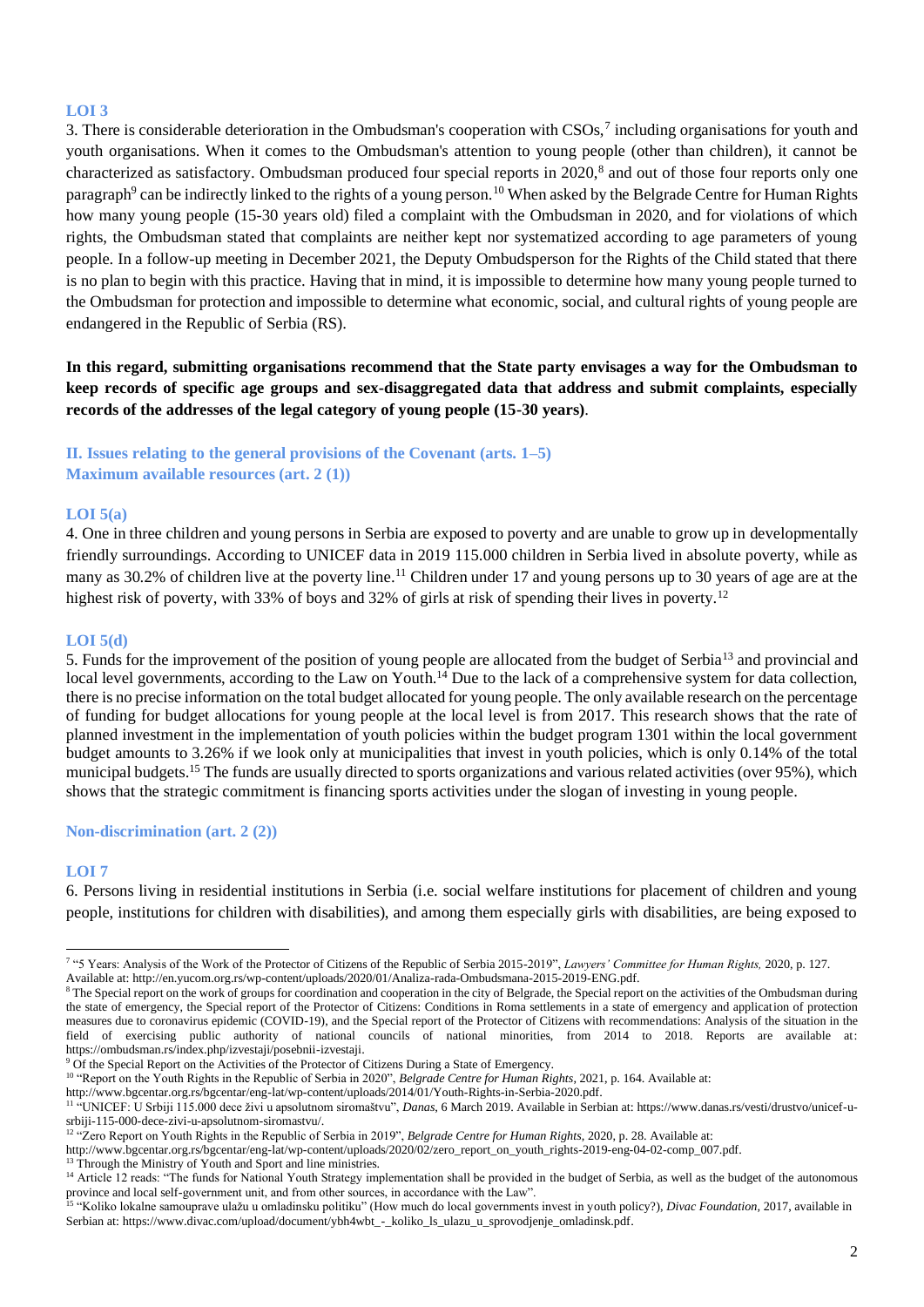discrimination on the grounds of their disability, the fact they live in an institution, and gender.<sup>16</sup> In Serbia, the situation of disabled girls living in confined institutions is worse than that of disabled men and other women,<sup>17</sup> indicating that social reform is not well-paced. Furthermore, when it comes to public policies on the matter, young people with disabilities, and especially women with disabilities,<sup>18</sup> are not included in the planning process. Even in the arena of civil society, young women with disabilities are included in a negligible percentage in the governing structures of organisations for persons with disabilities.<sup>19</sup> Serbia has forgotten about children with disabilities, who make up about 80% of children living in residential institutions, where they are often mixed with adults and where they are threatened with lifelong segregation.<sup>20</sup>

7. Unfortunately abuse and violence towards LGBTI persons in Serbia is still a reality with 41% of LGBTI people in Serbia suffering harassment.<sup>21</sup> Almost one third of LGBTI youth has suffered violent abuse with 40% of respondents stating they suffered physical violence, most of which usually happens at schools where young LGBTI people do report the incidents to school authorities, but in half the cases with no end result and complete dismissal of the complaint.<sup>22</sup> Especially worrying is the fact that 73% of documented cases of hate-motivated incidents were committed against young people (up to 30 years of age). $23$ 

8. Research shows that the closure of dormitories in 2020 led to an increased risk of domestic violence with one-fifth of LGBTI people suffering from fear of violence.<sup>24</sup> The vulnerability of this category of young people was heightened during the state of emergency and restrictions on movement, especially regarding the risks of depression, anxiety, and suicidal thoughts.<sup>25</sup> In Serbia, a survey from April 2020 emphasized that due to an inability to earn and pay for rented apartments, every tenth LGBTI person had to leave the area in which they had been living up to that point, with five percent of this population at risk of homelessness.<sup>26</sup> One in five same-sex couples (30-34 years of age) were refused rental of an apartment, and even when accepted were faced with significant hesitations.<sup>27</sup>

**In this regard, submitting organisations recommend that State party puts in place mechanisms for reporting and effectively resolving incidents of discrimination in residential institutions and schools on any grounds, including but not limited to sexual orientation, gender identity, disability, or nationality.**

#### **Roma**

#### **LOI 8**

9. Young people gathered through the then newly formed Serbian Roma Youth Organisation participated in the process of adopting the 2016 Strategy for social inclusion of Roma men and Roma women in the Republic of Serbia for the period from 2016 to 2025 and proposed additional measures related to young Roma. Despite the encouragement of such initiatives, the advocacy process has not led to the desired changes. In the process of revising this document in 2021, young Roma people did not have their own representatives in the working group. The action plans have not consistently followed the Strategy since the very beginning of implementation. Although the Strategy was created for the period of almost 10

<sup>21</sup> "A long way to go for LGBTI equality", *European Union Agency for Fundamental Rights*, Luxembourg, 2020, p. 44. Available at:

[https://fra.europa.eu/sites/default/files/fra\\_uploads/fra-2020-lgbti-equality-1\\_en.pdf.](https://fra.europa.eu/sites/default/files/fra_uploads/fra-2020-lgbti-equality-1_en.pdf)

<sup>23</sup> "Report on Hate-Motivated Incidents Against LGBT+ Persons in Serbia for the Period of 2017-2020", *Da se zna!*, Belgrade, 2021, p. 48.

[content/uploads/2020/04/Implications-of-COVID-19-for-LGBTQ-Youth-Mental-Health-and-Suicide-Prevention.pdf](https://www.thetrevorproject.org/wp-content/uploads/2020/04/Implications-of-COVID-19-for-LGBTQ-Youth-Mental-Health-and-Suicide-Prevention.pdf) .

<sup>&</sup>lt;sup>16</sup> "What Worries Youth in Enlargement Countries: Human Rights and Youth in the Western Balkans and Turkey, vol. 2", *Civil Rights Defenders*, Sarajevo, 2020, p. 39. Available at[: https://www.femplatz.org/library/2021-01-12\\_EUTH\\_Youth\\_Advocating\\_in\\_EU.pdf.](https://www.femplatz.org/library/2021-01-12_EUTH_Youth_Advocating_in_EU.pdf)

<sup>17</sup> Mental Disability Rights Initiative MDRI-S, Kosana Beker, Tijana Milosevic, "Violence against women with disabilities in residential institutions"", 2017. <sup>18</sup> "What Worries Youth in Enlargement Countries: Human Rights and Youth in the Western Balkans and Turkey, vol. 2", *Civil Rights Defenders*, Sarajevo, 2020, p. 39.

<sup>&</sup>lt;sup>19</sup> "Mapping of Women and Girls at Leading Positions in Organisations for People with Disabilities and Women's Civil Society Organisations in the Republic of Serbia", *Centar za samostalni život osoba sa invaliditetom Srbije, UN Women, Belgrade, 2019*, p. 53. Available in Serbian at: [http://www.cilsrbija.org/ebib/202005110926090.Mapiranje%20zena%20i%20devojaka%20sa%20invaliditetom%20na%20rukovodecim%20pozicijama.pdf.](http://www.cilsrbija.org/ebib/202005110926090.Mapiranje%20zena%20i%20devojaka%20sa%20invaliditetom%20na%20rukovodecim%20pozicijama.pdf) <sup>20</sup> "Zaboravljena deca Srbije", *MDRI-S*, 2021, p. 2. Available in Serbian at[: https://www.mdri-s.org/wp-content/uploads/2021/06/Sazetak-final.pdf](https://www.mdri-s.org/wp-content/uploads/2021/06/Sazetak-final.pdf)

<sup>&</sup>lt;sup>22</sup> "Report on Hate-Motivated Incidents Against LGBT+ Persons in Serbia for the Period of 2017-2020", *Da se zna!*, Belgrade, 2021, p. 25. Available at: [https://dasezna.lgbt/wp-content/uploads/2021/11/PNZP-4-Report-engleski.pdf.](https://dasezna.lgbt/wp-content/uploads/2021/11/PNZP-4-Report-engleski.pdf)

<sup>&</sup>lt;sup>24</sup> Consequences of COVID-19 on the position of vulnerable and at-risk groups - causes, outcomes and recommendations, the United Nations Human Rights Team in Serbia (supported by the Office of the UN High Commissioner for Human Rights - OHCHR) and the Government's Social Inclusion and Poverty Reduction Team Of Serbia, 2020, available at: [https://serbia.un.org/sites/default/files/2020-](https://serbia.un.org/sites/default/files/2020-12/Posledice%20Kovid%2019%20na%20polo%C5%BEaj%20osetljivih%20grupa%20i%20grupa%20u%20riziku.pdf) [12/Posledice%20Kovid%2019%20na%20polo%C5%BEaj%20osetljivih%20grupa%20i%20grupa%20u%20riziku.pdf.](https://serbia.un.org/sites/default/files/2020-12/Posledice%20Kovid%2019%20na%20polo%C5%BEaj%20osetljivih%20grupa%20i%20grupa%20u%20riziku.pdf) <sup>25</sup> "Implications of COVID-19 for LGBTQ Youth Mental Health and Suicide Prevention," *The Trevor Project*, available at: [https://www.thetrevorproject.org/wp-](https://www.thetrevorproject.org/wp-content/uploads/2020/04/Implications-of-COVID-19-for-LGBTQ-Youth-Mental-Health-and-Suicide-Prevention.pdf)

<sup>26</sup> "LGBT and Corona: rights on hold," Optimist, September 14, 2020. Available in Serbian at[: https://www.optimist.rs/lgbt-i-korona-prava-na-cekanju.](https://www.optimist.rs/lgbt-i-korona-prava-na-cekanju/) 

<sup>27</sup> "Discrimination against sexual minorities in education and housing: Evidence from two field experiments in Serbia", *World Bank Group*, 2018, p. 13. Available at[: https://www.lgbti-era.org/sites/default/files/pdfdocs/0351-124587-WP-P156209-DISCRIMINATION-AGAINST-SEXUAL-MINORITIES-IN-](https://www.lgbti-era.org/sites/default/files/pdfdocs/0351-124587-WP-P156209-DISCRIMINATION-AGAINST-SEXUAL-MINORITIES-IN-EDUCATION-AND-HOUSING-EVIDENCE-FROM-TWO-FIELD-EXPERIMENTS-IN-SERBIA-PUBLIC-ENGLISH.pdf)[EDUCATION-AND-HOUSING-EVIDENCE-FROM-TWO-FIELD-EXPERIMENTS-IN-SERBIA-PUBLIC-ENGLISH.pdf.](https://www.lgbti-era.org/sites/default/files/pdfdocs/0351-124587-WP-P156209-DISCRIMINATION-AGAINST-SEXUAL-MINORITIES-IN-EDUCATION-AND-HOUSING-EVIDENCE-FROM-TWO-FIELD-EXPERIMENTS-IN-SERBIA-PUBLIC-ENGLISH.pdf)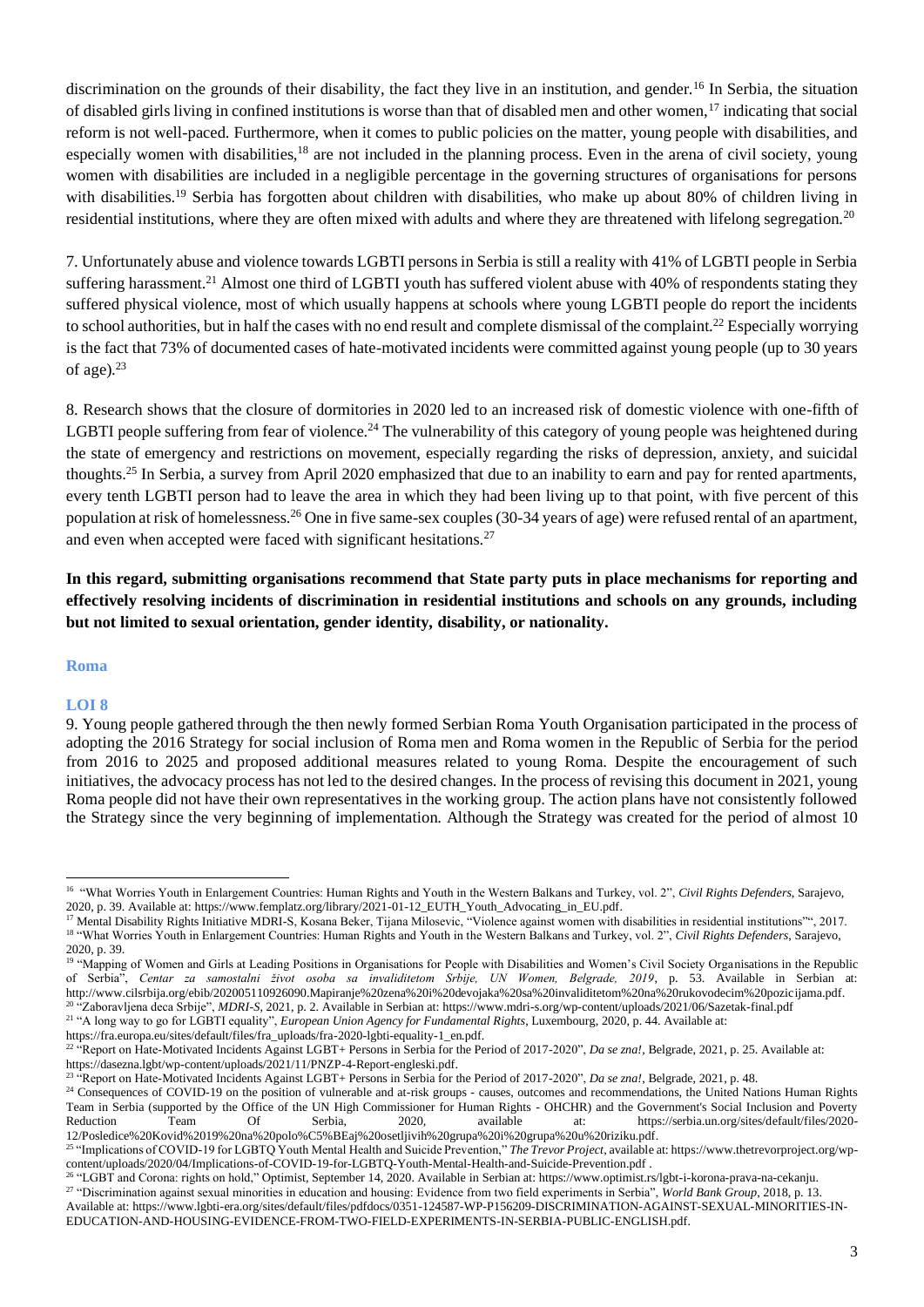years, the Action Plan for the implementation of the Strategy for Social Inclusion of Roma in the Republic of Serbia for the Period from 2016 to 2025 was adopted only in June 2017, valid for the period from 2017 to 2018.<sup>28</sup>

10. In March 2017, the Coordination Body for Monitoring the Implementation of the Strategy was established, in which representatives of young people from the Roma population were included as experts  $(4 \text{ out of } 13 \text{ members})^{29}$  as members of the Expert Group by the Government, at the initiative of the National Council of the Roma National Minority. Government's Decision from March 3 2017, established a Coordination Body for Monitoring the Implementation of the Strategy for Social Inclusion of Roma, but it should be noted that this body published the last report on the implementation of the Strategy in 2017, in the framework of reporting for Chapter 23 in the negotiation process with the European Union. No special reports on the implementation of the Strategy have been prepared for 2018 and 2019.

**Refugees, asylum seekers, migrants, returnees and internally displaced persons**

#### **LOI 10**

11. In the 2008 Law on Asylum, children (up to 18 years of age) were superficially mentioned in provisions for the vulnerable categories. The new Law on Asylum and Temporary Protection<sup>30</sup> (LATP) from 2018 introduced dedicated provisions for the protection of the best interest of the child (art. 10). Yet, there are still shortcomings in the identification of unaccompanied and separated children by the relevant authorities including the Asylum Office, and their alternative care and guardianship protection.<sup>31</sup> However, because child registration in Serbia is *ad hoc* rather than systematic, the actual number of children cannot always be determined. Even though asylum applications filed by unaccompanied children are to have priority under the LATP (art. 12(9)), many minors had to wait an unreasonably long time for the Asylum Office to undertake official actions or rule on their asylum applications in previous years.<sup>32</sup>

**Submitting organisations recommend that the State party puts in place a comprehensive system for identification of young asylum seekers, especially unaccompanied and separated children and respect the principle of the best interests of the child at all stages of the procedure and without exception.**

#### **LOI 11**

12. There are still no officially designated reception centres for children including young asylum seekers under the age of 18, although there are some short-lived good practices, such as the *de facto* designation of the Asylum Centre (AC) in Bogovađa for the accommodation of unaccompanied and separated children, in addition to the Sjenica AC. However, Bogovađa AC lacks adequate accommodation facilities and staff sufficiently trained to care for young asylum seekers, and especially children.<sup>33</sup> Both asylum centres still have inhabitants of various ages. In its welfare system, Serbia still does not have institutions specialised for providing alternative care for young asylum seekers. We call on the Committee to pay attention to the incident which occurred in 2020 about ill-treatment and excessive use of force by private security guards on unaccompanied migrant children living in the AC in Bogovađa, in whose follow-up the UN special procedures were informed.<sup>34</sup> Some of the children are referred to in total only three youth homes/orphanages in Serbia. Outside of the state welfare system exist two humanitarian institutions which also take in unaccompanied children and young asylum seekers - Jesuit Pedro Arrupe Integration House in Belgrade and the House of Rescue in Loznica.<sup>35</sup> Finally, the guardianship system's efficiency has been harmed by its large caseload,<sup>36</sup> which hinders young asylum seekers' and children's ability to enjoy their economic, social and cultural rights in the Republic of Serbia.

#### **In line with the above mentioned information, the Committee should recommend to the State party to introduce both** *de iure* **and** *de facto* **designation of institutions for under aged asylum seekers.**

[https://www.mgsi.gov.rs/sites/default/files/Odluka\\_o\\_osnivanju\\_Koordinacionog\\_tela\\_Strategija\\_za\\_inkluziju\\_Roma\\_i\\_Romkinja.pdf.](https://www.mgsi.gov.rs/sites/default/files/Odluka_o_osnivanju_Koordinacionog_tela_Strategija_za_inkluziju_Roma_i_Romkinja.pdf) <sup>30</sup> *Official Gazette of the Republic of Serbia*, 24/2018-23.

<sup>&</sup>lt;sup>28</sup> Action plan for the implementation of the strategy for social inclusion of Roma and Roma women in the Republic of Serbia for the period from 2016 to 2025 - For the period 2017-2018, Available in Serbian at: [https://www.rcc.int/romaintegration2020/files/admin/docs/c36fbc3e0c587cb2b7cafe1e351e8c56.pdf.](https://www.rcc.int/romaintegration2020/files/admin/docs/c36fbc3e0c587cb2b7cafe1e351e8c56.pdf) <sup>29</sup> Decision on the establishment Coordination Body for Monitoring the Implementation of the Strategy for Social Inclusion of Roma, available in Serbian at:

<sup>31</sup> "Right to Asylum in the Republic of Serbia in 2020", *Belgrade Centre for Human Rights*, 2021, p. 103. Available at[: http://azil.rs/en/right-to-asylum-in-the](http://azil.rs/en/right-to-asylum-in-the-republic-of-serbia-2020/)[republic-of-serbia-2020/.](http://azil.rs/en/right-to-asylum-in-the-republic-of-serbia-2020/)

<sup>32</sup> "Right to Asylum in the Republic of Serbia in 2020", pp. 108-109.

<sup>&</sup>lt;sup>33</sup> "Right to Asylum in the Republic of Serbia in 2020", p. 114.

<sup>&</sup>lt;sup>34</sup> Communication of 2 December 2020, Reference: AL SRB 4/2020.

<sup>&</sup>lt;sup>35</sup> "Right to Asylum in the Republic of Serbia in 2020", p. 115.

<sup>&</sup>lt;sup>36</sup> "Right to Asylum in the Republic of Serbia in 2020", p. 106.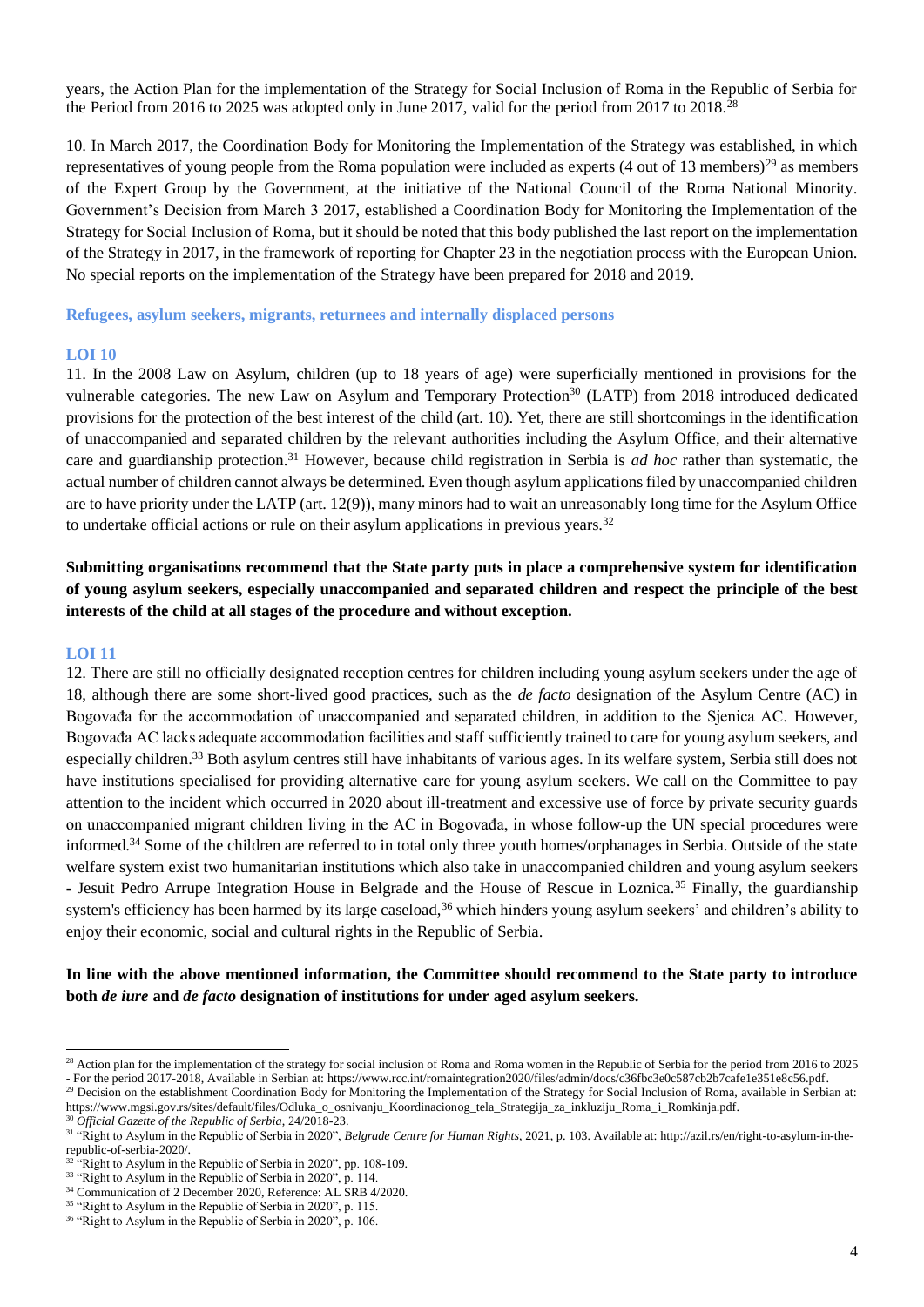#### **III. Issues relating to the specific provisions of the Covenant (arts. 6–15) Right to work (art. 6)**

#### **LOI 14**

13. According to the official data of the National Employment Service (NES), **the number of young people who are unemployed in April 2021 is 115,533, which represents 21.04% of the total number of unemployed. More than one fifth of the unemployed in the Republic of Serbia are young people aged 15 to 30. Compared to last year, youth unemployment increased by 10,831 young people or 10.34%.**<sup>37</sup> In the National Employment Strategy 2011–2020, the goal was to allocate 0.5% of GDP to active employment policy measures. Instead, for 2020, the allocation from the state budget for such measures amounted to 0.08% of GDP; 550 million dinars were allocated to encourage the employment of persons with disabilities on the open labour market, while 23.6 million dinars were provided through the Instrument for Pre-Accession Assistance (IPA) 2013 program. This amount in 2020 is lower compared to the 2019, when the state budget allocated four billion dinars, plus 550 million dinars for incentives for employment of persons with disabilities. This was again far less than planned and amounts to close to 0.1% of GDP - not in line with statements by officials on GDP growth from year to year.<sup>38</sup> It should be noted that in 2020 additional 700 million dinars were allocated for the subsidies for the enterprises for professional rehabilitation of persons with disabilities despite the calls of CSOs and the CRPD Committee to ensure the transition of workers from segregated working environment to open labour market. Furthermore, according to ILO report, in 2020, the revenue of the Budget for professional rehabilitation and employment of persons with disabilities was 4.3 billion of dinars and only 1.2 was spent for the purposes of supporting the employment of persons with disabilities while there is no data how remaining 3.1 billion was spent<sup>39</sup>. Although the National Employment Action Plan (NEAP) for 2020 states that the focus of employment policy should be young people with lower levels of education and young people looking for work, and that it is necessary to improve access to unemployed young people who do not turn to institutional support systems and who are not active in searching for a job, the content of the planned measures and the coverage of the unemployed do not confirm that these groups are truly in focus. Data on the implementation of active labour market policies (ALMP) in 2019 show that the most vulnerable groups of young people, especially those multiply vulnerable, are not a priority. Based on the date for the registered unemployed from the aspect of age structure, young Roma men and women make 29% of the total number of unemployed members of this national minority. **None of the ALMP were available to young people who are not in NES records, and the largest number of young people were covered only by measures aimed at the highly educated**. 40

14. Jobseekers with disabilities have mostly used employment fairs, active job search trainings, and public works programs, while, for example, only 12 young people with disabilities used the Trainee Program for Youth with Secondary and Higher Education in the period between 2015 and 2019 (all in 2019).<sup>41</sup> The issue is the inefficiency of existing national policies aimed at improving the employment prospects of people with disabilities. NES implements packages of measures for PWD, but there is a low number of people involved. For instance, the number of young people with disabilities that in 2020 attended NES active labour measure Internship is 0, and My first salary,<sup>42</sup> is 3. There is a need for redesigning measures to tailor them according to the needs of the people involved. Since the effects of these measures and programs are questionable, it is necessary to conduct a thorough evaluation and review their appropriateness, and to establish innovative forms of support for people with disabilities in employment, such as job coaching, a service that has been successfully piloted by the Our House Association with the support of UNDP and which has shown in practice that it is of special importance for young people with intellectual disabilities.<sup>43</sup> Young people with disabilities have significantly lower employment compared to the general population (only 9% employed), $44$  with a significant share of them long-term unemployed (71% of unemployed PWDs are long-term unemployed).<sup>45</sup> Among the youth population (20–29 years), there

<sup>42</sup> More on *My first Salary* initiative in LOI 15 below.

<sup>37</sup> *Alternative report on the position and needs of young people in 2021*, the National Youth Council of Serbia (KOMS), p. 51. Available at:

[https://koms.rs/wp-content/uploads/2021/09/Alternative-report-on-the-position-and-needs-of-youth-in-the-Republic-of-Serbia-–-2021-2.pdf.](https://koms.rs/wp-content/uploads/2021/09/Alternative-report-on-the-position-and-needs-of-youth-in-the-Republic-of-Serbia-%E2%80%93-2021-2.pdf)

<sup>38</sup> See: "The state gives five times less for employment than promised in the strategy," *Danas*, February 3, 2020. Available at[:](https://www.danas.rs/ekonomija/drzava-daje-za-zaposljavanje-pet-puta-manje-od-obecanog-u-strategiji/) [https://www.danas.rs/ekonomija/drzava-daje-za-zaposljavanje-pet-puta-manje-od-obecanog-u-strategiji/.](https://www.danas.rs/ekonomija/drzava-daje-za-zaposljavanje-pet-puta-manje-od-obecanog-u-strategiji/)

<sup>39</sup> ILO Serbia, *Assessment of the Implementation of the Law on Professional Rehabilitation and Employment of Persons with Disabilities*, 2020. <sup>40</sup> *Red Alarm for Labour Rights*, Centre for Democracy Foundation, 2020.

<sup>41</sup> ILO Serbia, *Assessment of the Implementation of the Law on Professional Rehabilitation and Employment of Persons with Disabilities*, 2020, p. 19.

<sup>43</sup> Brecelj, V. et. al, *Support Employment Manual,* Association for Support of Persons with Developmental Disabilities "Our House," 2019.

<sup>44</sup> Marković, M. M., *Persons with Disabilities in Serbia, Republic Statistical Office,* 2014, p. 71.

<sup>45</sup> ILO Serbia, *Assessment of the Implementation of the Law on Professional Rehabilitation and Employment of Persons with Disabilities*, 2020, p. 7.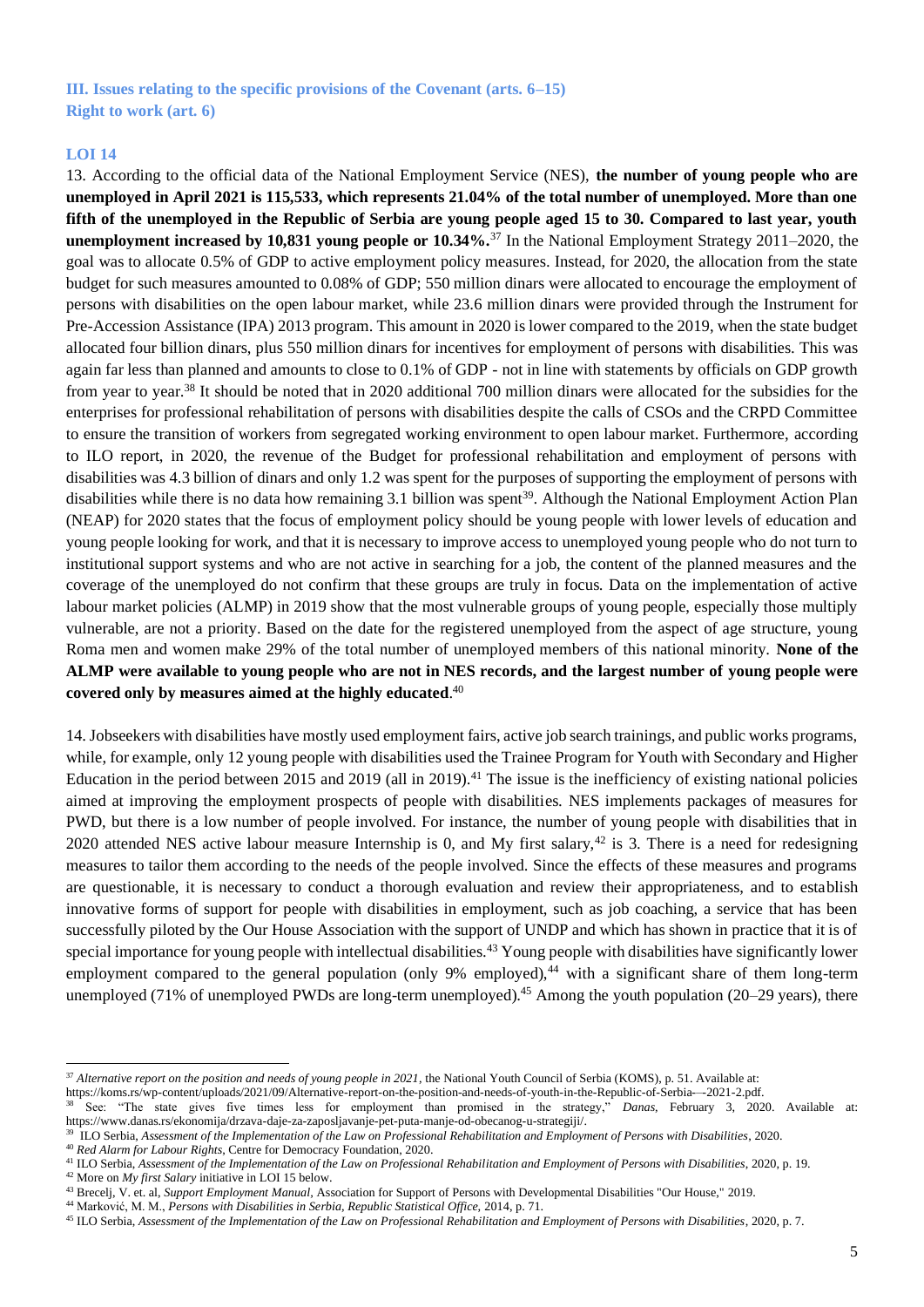is a large difference in economic activity between young people with disabilities ( 31.3%) and young people from the general population (59 %).<sup>46</sup>

15. Young people with intellectual and mental disabilities are still at risk of being deprived of their legal capacity, which **automatically deprives them of their right to work**. In case they are not deprived of legal capacity, they must pass the assessment of working capacity. Very often they are classified in the so-called "Group III" which means that they cannot be employed under general or special conditions.<sup>47</sup>

16. **Every fourth young person in Serbia is not in education, employment, or training (NEET), true for only one in**  ten young people in the EU.<sup>48</sup> It follows that the situation in the labour market and employment policies in Serbia exacerbate the lack of hope amongst young people in the NEET situation for finding quality and dignified employment opportunities. This further affects their level of activity, potentially leading to a decline in the level of skills competitiveness and increased discouragement among young people, which directly results in a lack of market-competitive skills and competencies.<sup>49</sup>

17. At the beginning of 2021, the Employment Strategy of the Republic of Serbia for the period from 2021 to 2026<sup>50</sup> and the Action Plan for the period from 2021 to 2023<sup>51</sup> for the implementation of the Employment Strategy in the Republic of Serbia were adopted. Within the goal of the 2nd Strategy - Improved position of the unemployed in the labour market, measure 2.5 refers to young people.<sup>52</sup> Referring to EU regulations and recommendations, the Strategy addresses the Youth Guarantee program. However, the Employment Strategy for a period of six years has not set a goal to introduce and implement the Youth Guarantee mechanism.<sup>53</sup> It is important to emphasize that when it comes to young people, this Strategy envisions the possibility of cross-sectoral cooperation between the National Employment Service and CSOs, which can reach young people who do not have or have difficult access to institutions. The strategy envisions the possibility of developing intersectoral services, which is part of its Action Plan for the period 2021-2023.

**In line with the above-mentioned information, the Committee may wish to recommend that the State party ensures that relevant youth civil society organizations are fully included into the process of amending the legislative framework in the field of employment, in intersectoral cooperation with relevant state institutions, in all activities and actions stipulated under relevant strategies.**

**We call on the Committee to pay special attention to the situation of young people with disabilities, especially those with mental disabilities, when it comes to exercising their right to work, which is closely linked to the issue of deprivation of legal capacity**.

#### **LOI 15**

18. During the summer of 2020, by the Decree on the Youth Employment Incentive Program "**My First Salary"** was adopted,<sup>54</sup> which by its legal nature and by provisions it contains, is not in accordance with the legal framework in Serbia. This Decree,<sup>55</sup> created a new type of employment - a program of employment incentives that is not considered an

[content/uploads/2021/08/Strategija\\_zaposljavanja\\_u\\_Republici\\_Srbiji\\_2021-2026\\_engleski.pdf.](http://socijalnoukljucivanje.gov.rs/wp-content/uploads/2021/08/Strategija_zaposljavanja_u_Republici_Srbiji_2021-2026_engleski.pdf)

<sup>46</sup> Marković, M. M., *Persons with Disabilities in Serbia,* Statistical Office of the Republic of Serbia, 2014, p. 76.

<sup>&</sup>lt;sup>47</sup> "Employment of Persons With Mental Disabilities In Serbia - Problems Of Assessment of Working Capacity and the Convention on the Rights of Persons With Disabilities", *MDRI-S*, 2021, p. 5. Available in Serbian at: [https://www.mdri-s.org/wp-content/uploads/2021/11/rad-i-zaposljavanje-CRPD.pdf.](https://www.mdri-s.org/wp-content/uploads/2021/11/rad-i-zaposljavanje-CRPD.pdf)

<sup>&</sup>lt;sup>48</sup>According to the key findings of the study Developmental Qualitative Research on Young People in NEET Situations, the great inactivity of young people in the labour market can be explained primarily by the increase of precarious among young people. Here, it must also be highlighted that the number of young people engaged through non-employment contracts has doubled every two years. Also, the trend of working in positions demanding a lower level of qualifications than those employees actually have almost surely has a demotivating effect on the activity of young people in searching for a job. The negative correlation between the duration of registration in the NES records and the positivity of their experiences when it comes to job interviews also has a discouraging effect on young people with unemployed person status. The most common result is their eventual deregistering, thus moving them into the NEET. <sup>49</sup> *Developmental Qualitative Research on Young People in NEET Situations – Key Findings*, Belgrade Centre for Human Rights, 2020.

<sup>50</sup> Employment Strategy of the Republic Of Serbia 2021–2026, available at[: http://socijalnoukljucivanje.gov.rs/wp-](http://socijalnoukljucivanje.gov.rs/wp-content/uploads/2021/08/Strategija_zaposljavanja_u_Republici_Srbiji_2021-2026_engleski.pdf)

<sup>51</sup> Action Plan 2021–2023 For the Implementation of the Employment Strategy Of The Republic Of Serbia 2021–2026, available at:

http://socijalnoukljucivanje.gov.rs/wp-content/uploads/2021/08/Akcioni\_plan\_2021-

<sup>2023</sup>\_za\_sprovodjenje\_Strategije\_zaposljavanja\_u\_Republici\_Srbiji\_engleski.pdf

 $52$  Section "Improving the position of young people in the labour market".

<sup>53</sup> *Alternative report on the position and needs of young people 2021*, the National Youth Council of Serbia (KOMS), pp. 182-183. Available at:

[https://koms.rs/wp-content/uploads/2021/08/Alternativni-izvestaj-o-polozaju-mladih-2021-4.pdf.](https://koms.rs/wp-content/uploads/2021/08/Alternativni-izvestaj-o-polozaju-mladih-2021-4.pdf)

<sup>54</sup> *Official Gazette of the Republic of Serbia*, 107/20.

<sup>&</sup>lt;sup>55</sup> "The fact is that we do not know what the legal basis of this decree is, nor by what kind of contract these people will be engaged in practice. It is a contract [between the NES, the employer, and that person, but the problem is that this type of contract does not exist in the Labor Law](https://www.paragraf.rs/propisi/zakon_o_radu.html) (*[Official Gazette of the Republic](https://www.paragraf.rs/propisi/zakon_o_radu.html)  [of Serbia](https://www.paragraf.rs/propisi/zakon_o_radu.html)*[, 24/2005, 61/2005, 54/2009, 32/2013, 75/2014, 13/2017 –](https://www.paragraf.rs/propisi/zakon_o_radu.html) decision CCR, 113/2017 i 95/2018 – authentic interpretation). The decree cannot change the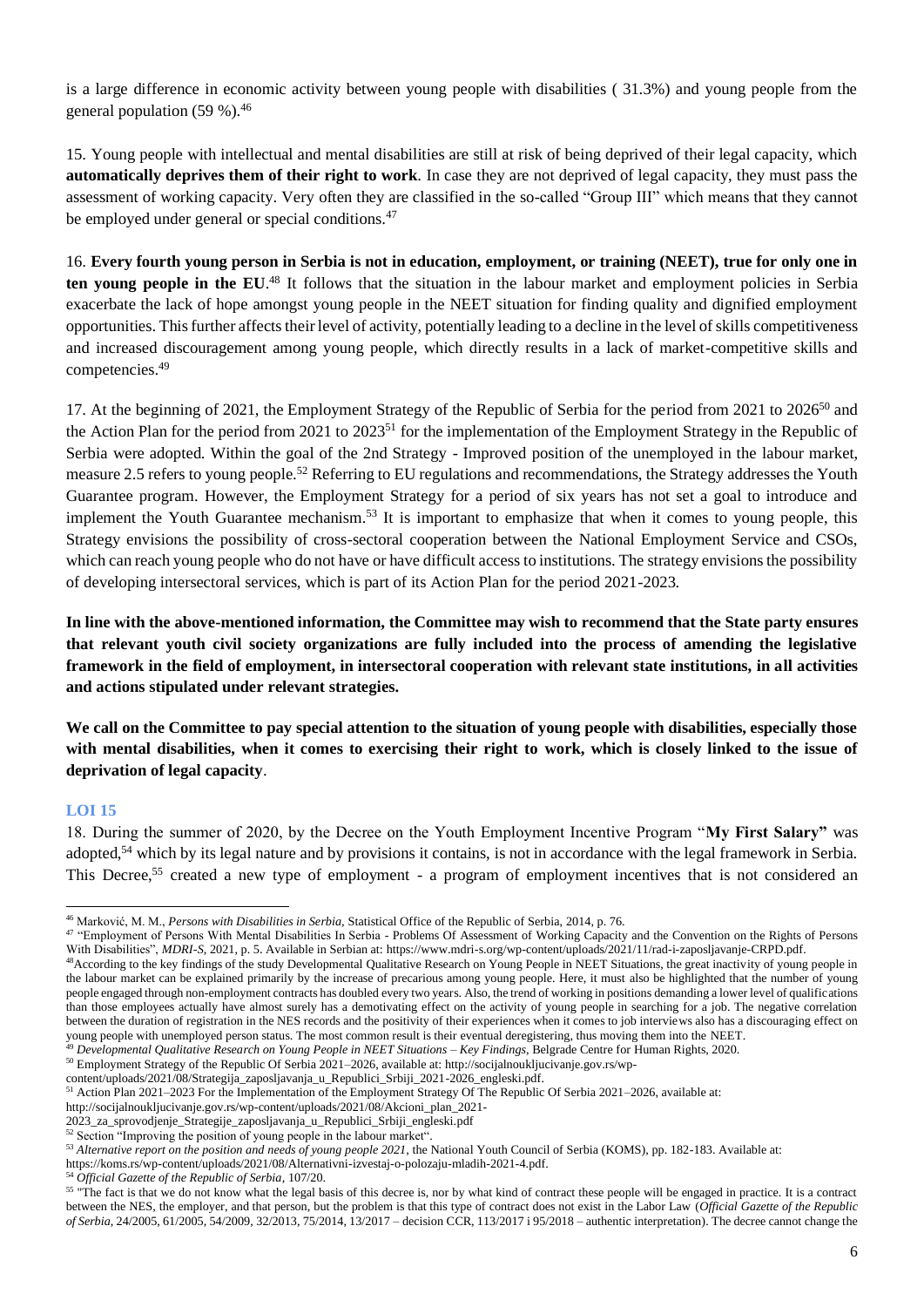employment relationship according to the provisions of the Labour Law. Firstly, the introduction of such a measure must be harmonized with the existing legal provisions. Thus, it is not legal to introduce a new modality of employment by regulation, or any other bylaw, even if aimed at improving the employability of persons. Such a legal regulation is also unconstitutional - because a sub-legal act would then assume powers possessed only by legislators.<sup>56</sup> In addition to the above conflicts, the Decree introduces a different definition of professional training than the one provided in the Labour Law.<sup>57</sup> According to the Decree, however, anyone under the age of 30 without work experience and on the records of the National Employment Service can enter this "training" regime. The decree does not mention what form contract is to be concluded by young people who are engaged in this way; it seems that they do not have a bilateral contract with the employer, yet provides a modality of a tripartite contract, which is not an adequate vehicle for regulating the rights and obligations between employees and employers. Finally, a very problematic norm of the Decree stipulates that the unemployed persons covered by the measure do not have a pension or disability insurance. This is clear from Article 4 (2) of the Decree, which deals exclusively with the payment of health insurance contributions of limited capacity, which means that young people would be insured only for injuries resulting from work and occupational diseases.<sup>58</sup>

19. Yet through this mentioned measure established by the legally questionable Decree, 17,061 candidates applied for a total of 12,559 positions with 7,524 employers and its implementation began in mid-December 2020.<sup>59</sup> The compensations guaranteed by this program do not contribute to young people's autonomy and economic independence and create an environment in which the amount of benefits guaranteed by this program is deemed sufficient to meet their needs. The amount of compensation also encourages geographical discrimination of young people looking for work in large, urban areas), where prices and living standards are much higher, and such low compensation is insufficient for basic living needs. For that reason, it is important that the measures that are created do not further deepen the already vulnerable position of young people. The regulation also stated that the user of this program would receive a monthly financial compensation of 20,000 dinars for secondary education and 24,000 dinars for higher education for a period of nine months. Although it is possible to read shorter reports<sup>60</sup> from meetings on different internet portals and media<sup>61</sup> on the evaluation of the pilot program My First Salary for 2020 conducted in the premises of Serbian Chamber of Commerce and Industry of Serbia, the official evaluation document is not publicly available. The program continued with the implementation in 2021 with the same elements, and the compensation was raised to 22,000 dinars for secondary education and 26,000 dinars for higher education, and in a way that unemployed persons can participate in the Program only once.<sup>62</sup>

#### **Youth and Traineeships<sup>63</sup>**

20. In the last couple of years, it has been recognized that it is necessary to improve the quality of traineeships in Serbia and to prevent their misuse. Several research studies and surveys,<sup>64</sup> have found that quality problems affect a significant share of traineeships. Many young people who have participated in traineeship programs reported that they did not sign any contract and that they did not receive remuneration. To improve the situation CSOs have advocated for the improvement of the legal framework for traineeships which has been assessed as inadequate. In 2021, the Ministry of Labour, Employment, Veteran and Social Affairs formed a Working group (WG) for the regulation of traineeships.<sup>65</sup> The WG was presented with the proposal for "Law on Traineeships" which was discussed within the group and then with other stakeholders and citizens through public debate which was organised in December. This process has not been transparent,

law, just as the technical government should not pass decrees," the expert opinion stated in its response. Source: [https://www.paragraf.rs/dnevne](https://www.paragraf.rs/dnevne-vesti/200820/200820-vest1.html)[vesti/200820/200820-vest1.html.](https://www.paragraf.rs/dnevne-vesti/200820/200820-vest1.html)

<sup>56</sup> Reljanović, M., *"My First Salary,"* Peščanik.net, 2020, available at: [https://pescanik.net/moja-prva-nadnica/.](https://pescanik.net/moja-prva-nadnica/)

<sup>&</sup>lt;sup>57</sup> Article 201, paragraph 1 reads: "a contract on professional training may be concluded for that which is delineated by the law, i.e., the rulebook, as a special condition for independent work in the profession.

<sup>&</sup>lt;sup>58</sup> That is, less than nine months, because according to the text of the public invitation, it refers to those who "have no work experience, i.e., have previously acquired work experience shorter than the duration of this program (9 months)." *Ibid.*

<sup>59</sup> "17,000 successful applications! Contracts within the program "My first salary,"" from November 28 "*Blic*, November 10, 2020. Available a[t:](https://www.blic.rs/biznis/moj-biznis/17000-uspesnih-prijava-ugovori-u-okviru-programa-moja-prva-plata-od-28-novembra/heb10ly)

[https://www.blic.rs/biznis/moj-biznis/17000-uspesnih-prijava-ugovori-u-okviru-programa-moja-prva-plata-od-28-novembra/heb10ly.](https://www.blic.rs/biznis/moj-biznis/17000-uspesnih-prijava-ugovori-u-okviru-programa-moja-prva-plata-od-28-novembra/heb10ly)

<sup>60</sup> For more information see the statement of National Youth Council of Serbia[: https://koms.rs/2021/07/13/kako-da-moja-prva-plata-stvarno-bude-plata/.](https://koms.rs/2021/07/13/kako-da-moja-prva-plata-stvarno-bude-plata/) <sup>61</sup> For more information please check some media press releases: [https://www.srbijadanas.com/biz/vesti/moja-prva-plata-2020-iskustva-i-evaluacija-prvog](https://www.srbijadanas.com/biz/vesti/moja-prva-plata-2020-iskustva-i-evaluacija-prvog-ciklusa-programa-2021-07-12)[ciklusa-programa-2021-07-12.](https://www.srbijadanas.com/biz/vesti/moja-prva-plata-2020-iskustva-i-evaluacija-prvog-ciklusa-programa-2021-07-12)

<sup>62</sup> Amendments to the Decree on the Youth Employment Promotion Program "My First Salary", *Official Gazette of the Republic of Serbia* No. 79/2021.

<sup>&</sup>lt;sup>63</sup> This part of the Report is the contribution from the Belgrade Open School.

<sup>&</sup>lt;sup>64</sup> Youth and Internships in Serbia – An Overview of the Latest Researches, Belgrade Open School. Available at: [https://www.bos.rs/uz-](https://www.bos.rs/uz-eng/news/247/9265/youth-and-internships-in-serbia--an-overview-of-the-latest-researches.html)

[eng/news/247/9265/youth-and-internships-in-serbia--an-overview-of-the-latest-researches.html.](https://www.bos.rs/uz-eng/news/247/9265/youth-and-internships-in-serbia--an-overview-of-the-latest-researches.html)

<sup>&</sup>lt;sup>65</sup> Th[e](https://www.bos.rs/uz-eng/news/247/10096/through-legal-regulation-to-better-internships.html) WG gathered representatives of the institutions dealing with employment, education and youth, labour unions, employers' associations and civil society organizations.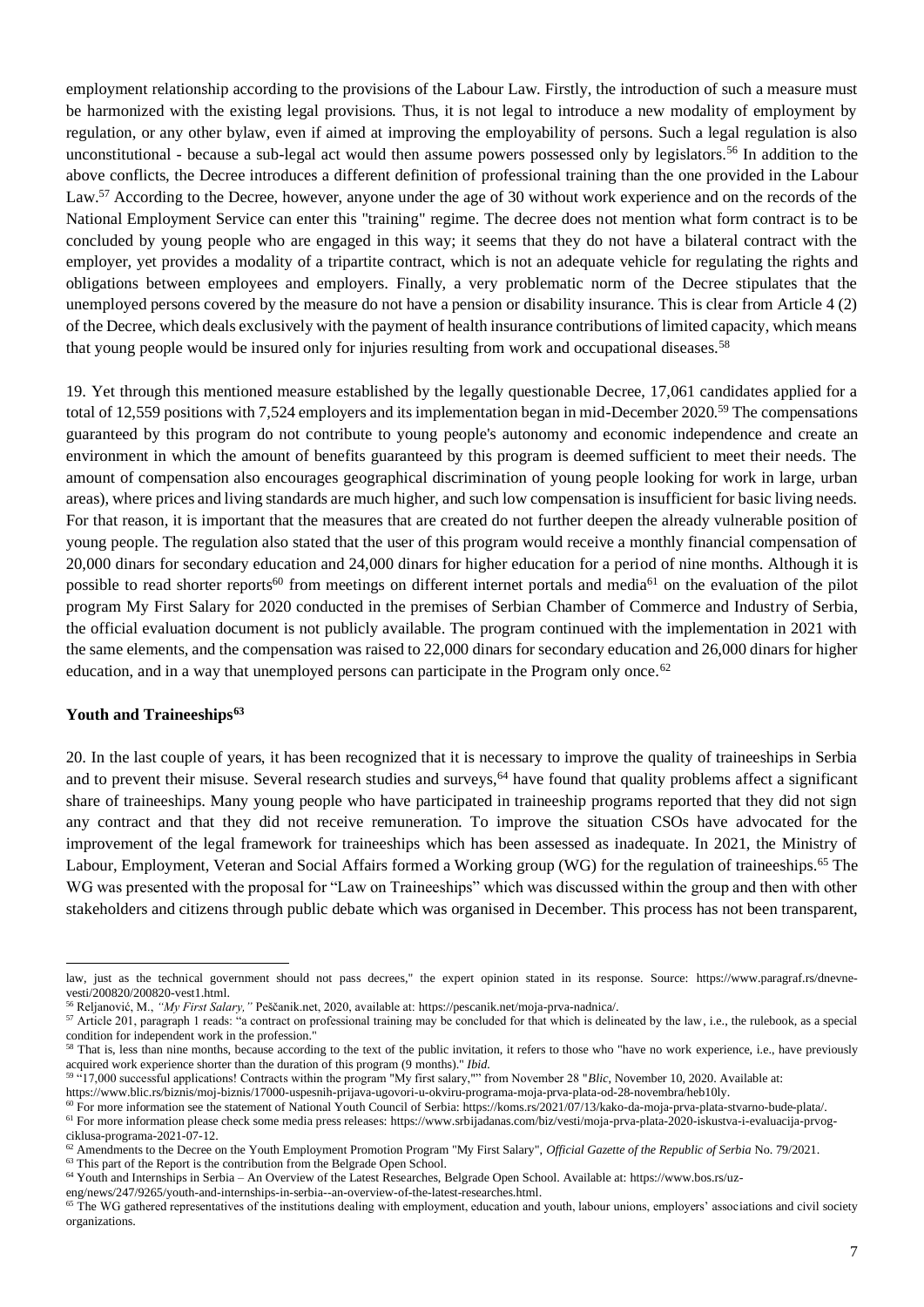as the public was not informed about the beginning of the process of drafting the Law nor about the activities of the Working group for the regulation of traineeships.

21. However, some provisions of the Draft Law on Traineeships are worrying and may limit the use of Law in the organisation of quality traineeships. For instance, the Draft Law on Traineeships proposed that trainees receive remuneration, which is **less than minimum wage**, which could lead to employers using them as a replacement for paid full-time workers. Moreover, Draft Law also included some restrictions regarding who can participate in traineeships including age restriction, level of formal education of trainees and unemployment status, which was under the critique of many participants in public debate.

#### **Youth and Volunteering**

22. The importance of volunteering as a precondition for an enabling environment for youth activism and social inclusion is recognized in the Law on Youth (Article 9).<sup>66</sup> However, the legal framework for volunteering is not in line with international standards.<sup>67</sup> According to the World Giving Index for 2021, Serbia ranks 113 out of 114 countries when it comes to participation in volunteerism.<sup>68</sup> This data is not segregated by age, however, the 2020 Youth Development Index places Serbia 113 out of 181 countries with regard to political and civic participation of youth, where one of the indicators is the amount of time persons between the ages of 15 and 29 report having spent volunteering.<sup>69</sup> At present, there is no comprehensive data on volunteers in Serbia, their age and gender, volunteer hours or monetary value of volunteer work. Some of this data is collected by the Ministry of Labour, Employment, Veterans', and Social Affairs, but no statistical information related to volunteering is made public.

23. The central problem with the current framework, as identified in the *ex post* analysis of the effects of the Law on Volunteering,<sup>70</sup> as well as in earlier analyses conducted by  $CSOs$ ,<sup>71</sup> is that volunteering is not treated as a form of civic participation, but as unpaid labour, with a lack of an adequate definition of volunteering, over-regulation and unjustifiably high administrative obligations, in addition to a lack of incentives for volunteers (and volunteering organizers), as well as the inconsistency of the Law on Volunteering with other laws that presuppose voluntary engagement. It has also been noted that employers often use volunteers to replace the labour of paid employees, and young, educated professionals are especially vulnerable to this sort of exploitation.<sup>72</sup> There is no framework in place that would allow for volunteering experience to be adequately recognized and valued by a competent body (i.e., by volunteers being awarded university credits for completing a set number of volunteering hours). This further disincentivizes young people.

24. Work is ongoing on a new Law on Volunteering, which is currently in the process of public debate and expected to be adopted in 2022.<sup>73</sup> While over-regulation is still present, the current Draft Law contains some positive changes, introducing an obligation for the competent Ministry to publish statistical information about volunteering on a yearly basis, including the number of volunteer hours and age and gender segregated data about volunteers. However, the process of drafting the new Law has been criticized as not sufficiently transparent and participative, with certain solutions being introduced without previous consultation with civil society representatives in the Working Group for Drafting the Law, in order to hasten the process of the Law's adoption.<sup>74</sup>

<sup>&</sup>lt;sup>66</sup> Law on Youth ("Official Gazette of the Republic of Serbia", No. 50/2011), available at: [https://www.mos.gov.rs/wp-content/uploads/download-manager](https://www.mos.gov.rs/wp-content/uploads/download-manager-files/The%20Law%20on%20Youth.pdf)[files/The%20Law%20on%20Youth.pdf](https://www.mos.gov.rs/wp-content/uploads/download-manager-files/The%20Law%20on%20Youth.pdf)

<sup>67</sup> "Monitoring Matrix on Enabling Environment for Civil Society Development: Country Report for 2020", 2021, Civic Initiatives, p. 45, available at: [https://www.gradjanske.org/wp-content/uploads/2022/01/Monitoring-Matrix-2020-.pdf.](https://www.gradjanske.org/wp-content/uploads/2022/01/Monitoring-Matrix-2020-.pdf)

<sup>68</sup>"CAF World Giving Index 2021: A Global Pandemic Special Report", Charities Aid Foundation, 2021, available at: [https://www.cafonline.org/docs/default](https://www.cafonline.org/docs/default-source/about-us-research/cafworldgivingindex2021_report_web2_100621.pdf)[source/about-us-research/cafworldgivingindex2021\\_report\\_web2\\_100621.pdf.](https://www.cafonline.org/docs/default-source/about-us-research/cafworldgivingindex2021_report_web2_100621.pdf)

<sup>&</sup>lt;sup>69</sup> "Global Youth Development Index and Report 2020", Commonwealth Secretariat, 2021, available at:

[https://thecommonwealth.org/sites/default/files/inline/5023\\_V3\\_Book\\_lores\\_smaller.pdf.](https://thecommonwealth.org/sites/default/files/inline/5023_V3_Book_lores_smaller.pdf)

 $70$  Ex Post Analysis of the Effects of the Law on Volunteering, Ministry of Labor, Employment, Veterans' and Social Affairs, 2020, available (in Serbian) [HERE.](https://www.minrzs.gov.rs/sites/default/files/2021-02/%D0%95%D0%BA%D1%81%20%D0%BF%D0%BE%D1%81%D1%82%20%D0%B0%D0%BD%D0%B0%D0%BB%D0%B8%D0%B7%D0%B0%20%D0%B5%D1%84%D0%B5%D0%BA%D0%B0%D1%82%D0%B0%20%D0%97%D0%B0%D0%BA%D0%BE%D0%BD%D0%B0%20%D0%BE%20%D0%B2%D0%BE%D0%BB%D0%BE%D0%BD%D1%82%D0%B8%D1%80%D0%B0%D1%9A%D1%83.pdf) 

<sup>71</sup> "Towards a New Law on Volunteering: A Decade of Missed Opportunities", Civic Initiatives, 2019, available (in Serbian) at[: https://www.gradjanske.org/u](https://www.gradjanske.org/u-susret-novom-zakonu-o-volontiranju/)[susret-novom-zakonu-o-volontiranju/.](https://www.gradjanske.org/u-susret-novom-zakonu-o-volontiranju/)

<sup>72 &</sup>quot;Monitoring Matrix on Enabling Environment for Civil Society Development: Country Report for 2020", 2021, Civic Initiatives, p. 45.

<sup>73</sup> Draft Law on Volunteering, available (in Serbian) at[: https://www.minrzs.gov.rs/sr/dokumenti/predlozi-i-nacrti/sektor-za-rad-i-zaposljavanje-0.](https://www.minrzs.gov.rs/sr/dokumenti/predlozi-i-nacrti/sektor-za-rad-i-zaposljavanje-0)

<sup>&</sup>lt;sup>74</sup> "Open Letter to the Ministry of Labour, Employment, Veterans' and Social Affairs, the Prime Minister and Members of the Working Group for Drafting the Law on Volunteering", Civic Initiatives, 2021, available at[: https://www.gradjanske.org/en/open-letter-to-the-ministry-of-labor-employment-veterans-and](https://www.gradjanske.org/en/open-letter-to-the-ministry-of-labor-employment-veterans-and-social-affairs-the-prime-minister-and-members-of-the-working-group-for-drafting-the-law-on-volunteering/)[social-affairs-the-prime-minister-and-members-of-the-working-group-for-drafting-the-law-on-volunteering/.](https://www.gradjanske.org/en/open-letter-to-the-ministry-of-labor-employment-veterans-and-social-affairs-the-prime-minister-and-members-of-the-working-group-for-drafting-the-law-on-volunteering/)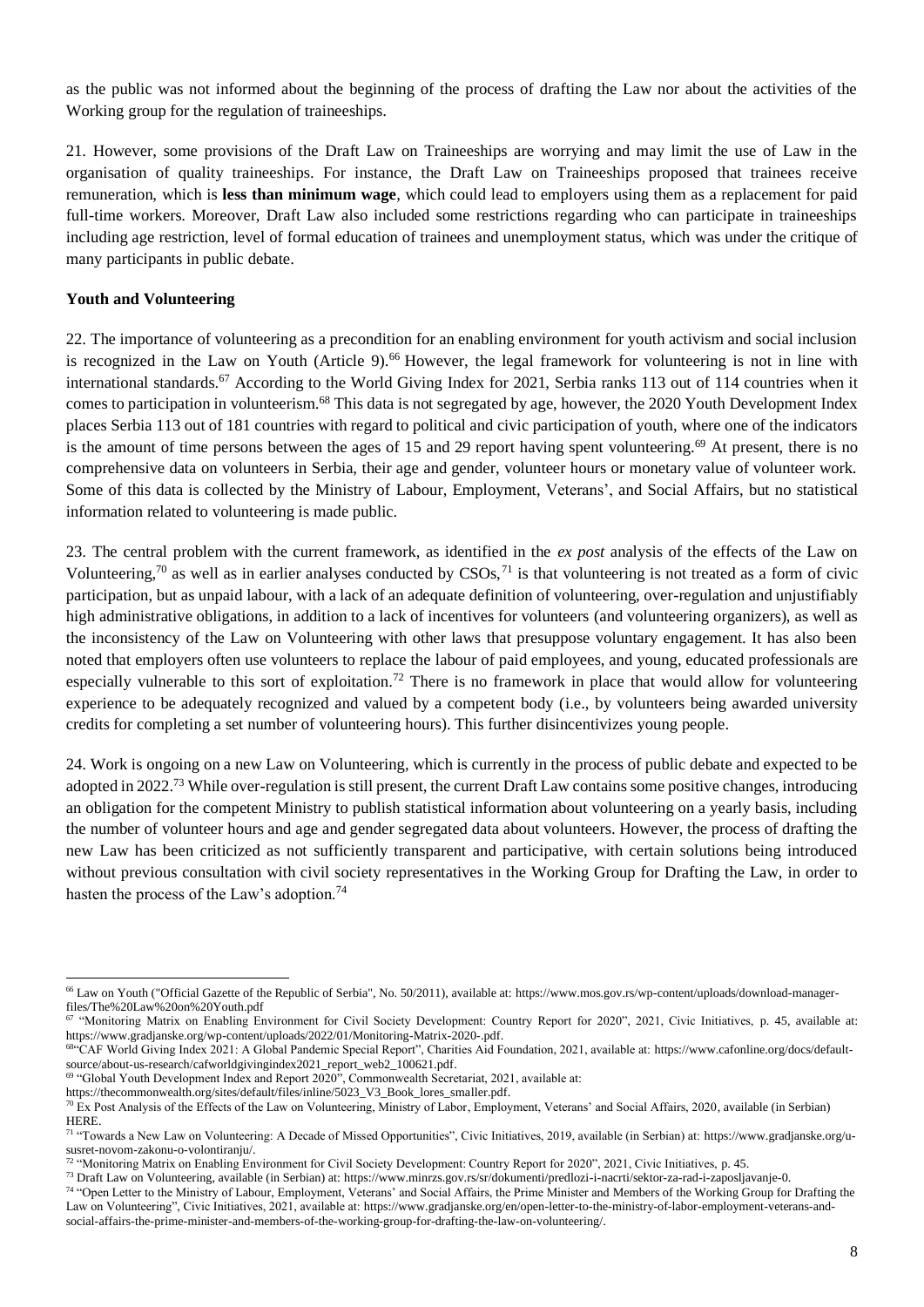**In line with the abovementioned information, the Committee may wish to recommend that the State party sets goals, measures and indicators for youth employment programs and policies and establish corresponding mechanisms for monitoring and evaluation which will include young people and youth CSOs.**

**Employment and youth support programs should respect international standards in the field of social security and guarantee dignified work conditions including the national minimum wage and all other work-related rights set out in the Labour Law.**

**Right to just and favourable conditions of work (art. 7)**

#### **LOI 16**

25. Young people have a 20% lower monthly income, and one in three employees under the age of 30 has a salary that is lower than 2/3 of the median income.<sup>75</sup> Eight in ten young persons earn salaries that are lower than the national average, while one in five earns less than the minimum wage a month. In terms of earnings, young persons differ significantly by gender, type of employment, place of residence and place in which they exercise their right to work, education and sector in which they work. Half of the young people who work illegally belong to the lowest income category. There are marked differences in the earnings of young women who are twice as numerous as men in the lowest income category.<sup>76</sup>

26. What puts young people further at risk is the high participation of young workers in limited duration contracts (55%), who are typically among the first to lose their jobs, as well as their high level of engagement in low-status occupations (33%).<sup>77</sup> Youth employment is characterized by marked sectoral segregation. Namely, more than half of the total number of employees in Serbia under the age of 25 work in three sectors.<sup>78</sup> Also, the most vulnerable employees are those in the informal economy, which, according to available data, is 24.3% composed of young people aged 15-24.<sup>79</sup>

#### **Right to an adequate standard of living (art. 11)**

27. Lack of sustainable support programs for establishing independence of young people from parents and for starting their own households<sup>80</sup>, especially young people who leave social care institutions and do not have a primary family and those belonging to vulnerable categories (young people with disabilities, young Roma, etc.). According to the available data, about 66% of young people live in a family apartment, 19% rent an apartment, and less than 10% live in their own apartment.<sup>81</sup>

28. In 2019, the Government of the Republic of Serbia launched an initiative to build 50,000 apartments at subsidized prices for young married couples, under the authority of the then Minister Without a Portfolio for Demographic Policy.<sup>82</sup> At the beginning of 2020, an initiative was launched from the Cabinet of the Prime Minister with the working title National Program for Youth Housing, which was not a direct consequence of the aforementioned process. This program made housing support for young people a priority through subsidized loans and leasing apartments, yet the process has still not been finalized. In the Program of the Government of the Republic of Serbia, in the section regarding population policy, it is stated that 50 housing units for young married couples have been provided thus far, and that one of the priorities of the new Government is solving the housing issue for young married couples. However, in the housing support program, categories of youth are not explicitly mentioned.<sup>83</sup>

<sup>75</sup> S. Bradaš, Mladi i dostojanstven rad, Fondacija Centar za demokratiju, (Youth and Decent Work, Centre for Decent Work), 2018, available at: [http://www.centaronline.org/sr/ publikacija/1785/mladi-idostojanstven-rad.](http://www.centaronline.org/sr/)

 $76$  Ibid.

 $77$  Salespeople, cooks, waiters, and auxiliary and manual workers.

<sup>78</sup> Manufacturing (26% of men and 27.5% of women), wholesale and retail trade (18.5% of men and 15.2% of women), and accommodation and food services (11.1% of men and 10.3% of women).

<sup>&</sup>lt;sup>79</sup> Bradaš, S., Reljanović, M., Sekulović, I., The impact of the COVID-19 pandemic on the position and rights of workers in Serbia, Centre for Democracy Foundation & OHCHR, 2020, available at: [http://www.centaronline.org/userfiles/files/publikacije/fcd-uticaj-epidemije-covid-19-na-polozaj-i-prava-radnica-i](http://www.centaronline.org/userfiles/files/publikacije/fcd-uticaj-epidemije-covid-19-na-polozaj-i-prava-radnica-i-radnika-u-srbiji.pdf)[radnika-u-srbiji.pdf.](http://www.centaronline.org/userfiles/files/publikacije/fcd-uticaj-epidemije-covid-19-na-polozaj-i-prava-radnica-i-radnika-u-srbiji.pdf)

<sup>&</sup>lt;sup>80</sup>Results of relevant research show that young people in the countryside stay longer in the parental/family home and become independent later (82%) than do young people in the city (70%).In rural areas, about 16% of young people live in residential buildings where the roof is leaking, with damp walls and floors, and with rot in window frames or floors, while in the city this percentage is slightly lower (about 14%).

<sup>&</sup>lt;sup>81</sup> Alternative report on the position and needs of young people, the National Youth Council of Serbia (KOMS), Belgrade, 2020, available at[:](https://koms.rs/wp-content/uploads/2020/09/Alternativni-izves%CC%8Ctaj-o-poloz%CC%8Caju-i-potrebama-mladih-u-RS-2020.pdf)

[https://koms.rs/wp-content/uploads/2020/09/Alternativni-izves%CC%8Ctaj-o-poloz%CC%8Caju-i-potrebama-mladih-u-RS-2020.pdf.](https://koms.rs/wp-content/uploads/2020/09/Alternativni-izves%CC%8Ctaj-o-poloz%CC%8Caju-i-potrebama-mladih-u-RS-2020.pdf)

<sup>82</sup> "DW: Is 500 million euros for young married couples realistic and enough?"*N1,* December, 14 2019. Available a[t:](https://rs.n1info.com/vesti/a552411-dw-da-li-je-500-miliona-evra-za-mlade-bracne-parove-realno-i-dovoljno/) [https://rs.n1info.com/vesti/a552411-dw](https://rs.n1info.com/vesti/a552411-dw-da-li-je-500-miliona-evra-za-mlade-bracne-parove-realno-i-dovoljno/)[da-li-je-500-miliona-evra-za-mlade-bracne-parove-realno-i-dovoljno/.](https://rs.n1info.com/vesti/a552411-dw-da-li-je-500-miliona-evra-za-mlade-bracne-parove-realno-i-dovoljno/)

<sup>83</sup> Program of the Government of the Republic of Serbia, candidate for Prime Minister Ana Brnabić, October 2020.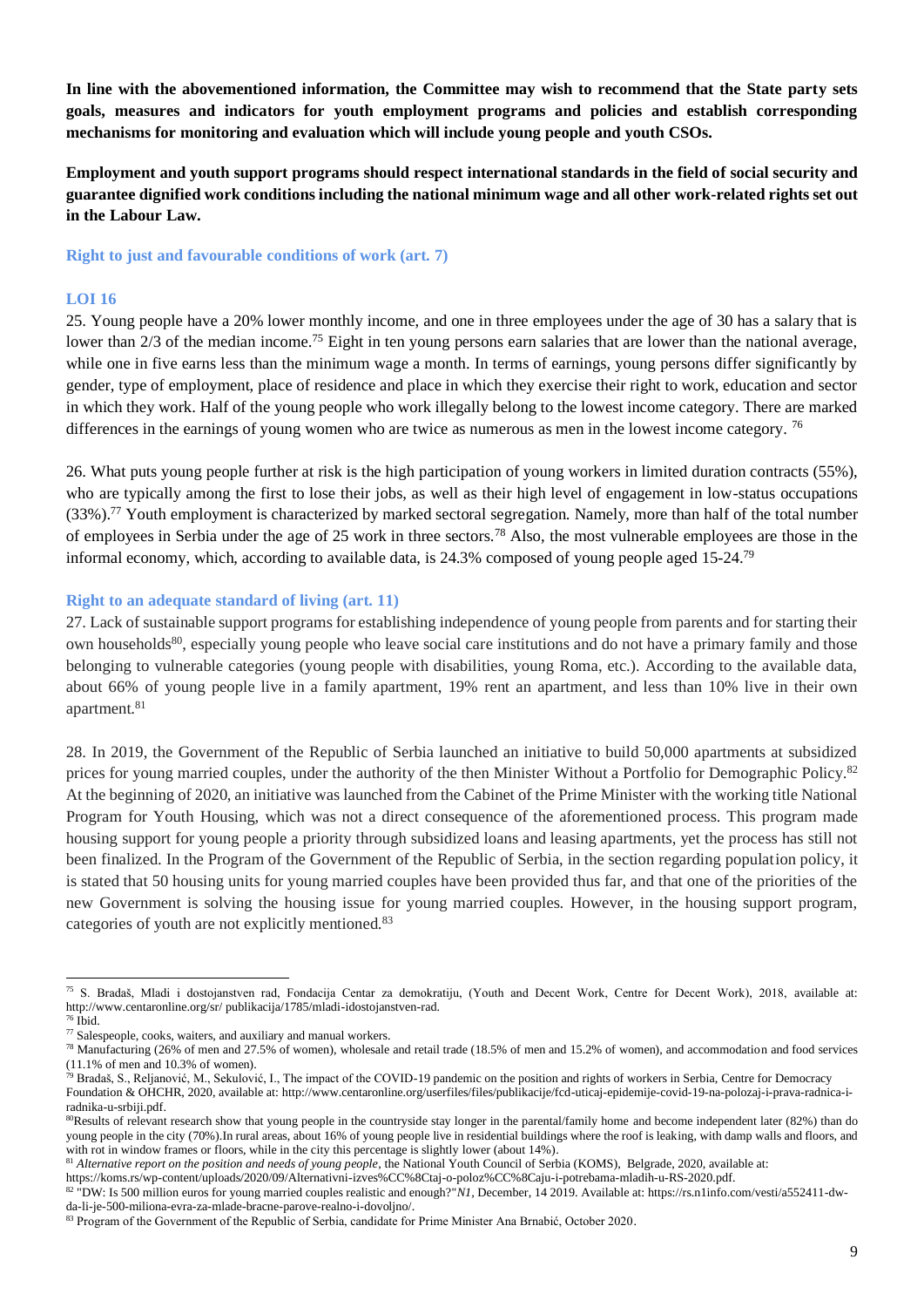#### **LOI 22a**

29. It is evident that the availability of social services for disabled persons for independent living in the community are still not sufficiently developed or properly designed to support the process of deinstitutionalization. While in personal assistance - a key service for independent living of persons with disabilities outside institutions - a slight increase in the prevalence of local governments (17 LSGs in 2018) providing such services has been documented, as well as the total number of users, one of the burning issues is that the criteria for exercising the right to personal assistance do not meet international human rights standards in this area and have a discriminatory effect. Namely, the criteria for exercising the right to personal assistance prescribe that a person must have "the ability to make independent decisions,"<sup>84</sup> which discriminates against people with intellectual disabilities based on their mental capacity and effectively denies them access to this service, essential to independent living for all persons with disabilities - regardless of the type of difficulties. Also, one of the criteria that reduces the number of persons who can exercise the right to assistance is that only those persons with severe impairments who successfully qualified for carer's allowance can become eligible for personal assistance service. That means that there is no separate independent procedure to apply for personal assistance and to go through related needs assessment and no complaint mechanism. Further, it means that the personal assistance is not an individual right and entitlement which can be legally enforced but it merely depends on political will at the municipal level whether the service will be funded or not, leading to differing outcomes geographically.

30. Another social service of special importance for independent living is supported housing for people with disabilities. In 2019, this service was available for only 27 people with disabilities in the whole of Serbia, of which only two were young people,<sup>85</sup> with a decreasing trend since 2015.<sup>86</sup> On the other hand, the most widespread social service for people with disabilities "in the community" is day care service, which is provided for both children and youth (in 64 LSGs) and for adults with disabilities (in 20 LSGs) - to almost 2500 users<sup>87</sup>, of which over a third are young (18–25 years old).<sup>88</sup> It should be emphasized that a day care centre for people with disabilities can in no way be considered a service that supports independent living and inclusion in the community. In truth, it goes against it - day care for people with disabilities is a segregated environment where users are in contact almost exclusively with other disabled persons, while contact with nondisabled peers from the community is minimized.<sup>89</sup>

31. The COVID-19 pandemic has further highlighted the many weaknesses and risks of the institutional care system for people with disabilities. Because residential social care facilities present an environment where there is an increased risk of transmission, due to the inability to maintain physical distance and other prescribed measures, there was a need to urgently relocate those receiving care in such institutions into the community during the pandemic.<sup>90</sup> Unfortunately, rather than take such action, the government instead decided to completely close the facilities during the pandemic, with the abolition of visits to users, which consequently led to the spread of the infection among both users and employees. On January 14, 2021, data were published indicating 5132 cases of infection among users of social protection institutions since the beginning of the pandemic, which amounts to over one fifth of the total capacity of these institutions.<sup>91</sup>

**In line with the above, the Committee should recommend speeding up the deinstitutionalisation process in the State party by State party providing various community-based support services for children and young people with disabilities and their families. The Committee should recommend an end to the practice of placing children under the age of 3 in institutions, given that upon entering the institution, the child, as a rule, stays there in most cases for the rest of his life, only moving to an institution for adults.**

<sup>84</sup> Article 99 of the Rulebook on detailed conditions and standards for the provision of social protection services, *OGRS*, 42/13, 89/18, 73/19.

<sup>85</sup> "Adult beneficiaries in the social protection system 2019," *Republic Institute for Social Protection*, 2020.

<sup>86</sup> Matković, G. i Stranjaković, M., "Mapping of social protection and material support services under the jurisdiction of local self-government units in the Republic of Serbia" (Biljana Mladenović ed., RS Government Team for Social Inclusion and Poverty Reduction 2020), p. 21.

<sup>87</sup> *Ibid*, p. 15, p. 18.

<sup>88</sup> "Adult beneficiaries in the social protection system 2019," *Republic Institute for Social Protection*, 2020.

<sup>89</sup> Orla, K., "Myth Buster Independent Living," *European Network on Independent Living*, 2014.

<sup>90</sup> "Consequences of Covid-19 on the position of vulnerable and at-risk groups", OHCHR & SIPRU Team, 2020.

<sup>91</sup> See more a[t:](https://www.minrzs.gov.rs/sr/aktuelnosti/vesti/u-ustanovama-socijalne-zastite-za-smestaj-korisnika-i-domovima-za-smestaj-odraslih-i-starih-zarazeno-968-korisnika-i-563-zaposlena?fbclid=IwAR2tSsmzQeSugWGHtw5sE6r1333TnA5Lecu8tz7EFcShGm9x1y9a3bpmDGw) [https://www.minrzs.gov.rs/sr/aktuelnosti/vesti/u-ustanovama-socijalne-zastite-za-smestaj-korisnika-i-domovima-za-smestaj-odraslih-i-starih-](https://www.minrzs.gov.rs/sr/aktuelnosti/vesti/u-ustanovama-socijalne-zastite-za-smestaj-korisnika-i-domovima-za-smestaj-odraslih-i-starih-zarazeno-968-korisnika-i-563-zaposlena?fbclid=IwAR2tSsmzQeSugWGHtw5sE6r1333TnA5Lecu8tz7EFcShGm9x1y9a3bpmDGw)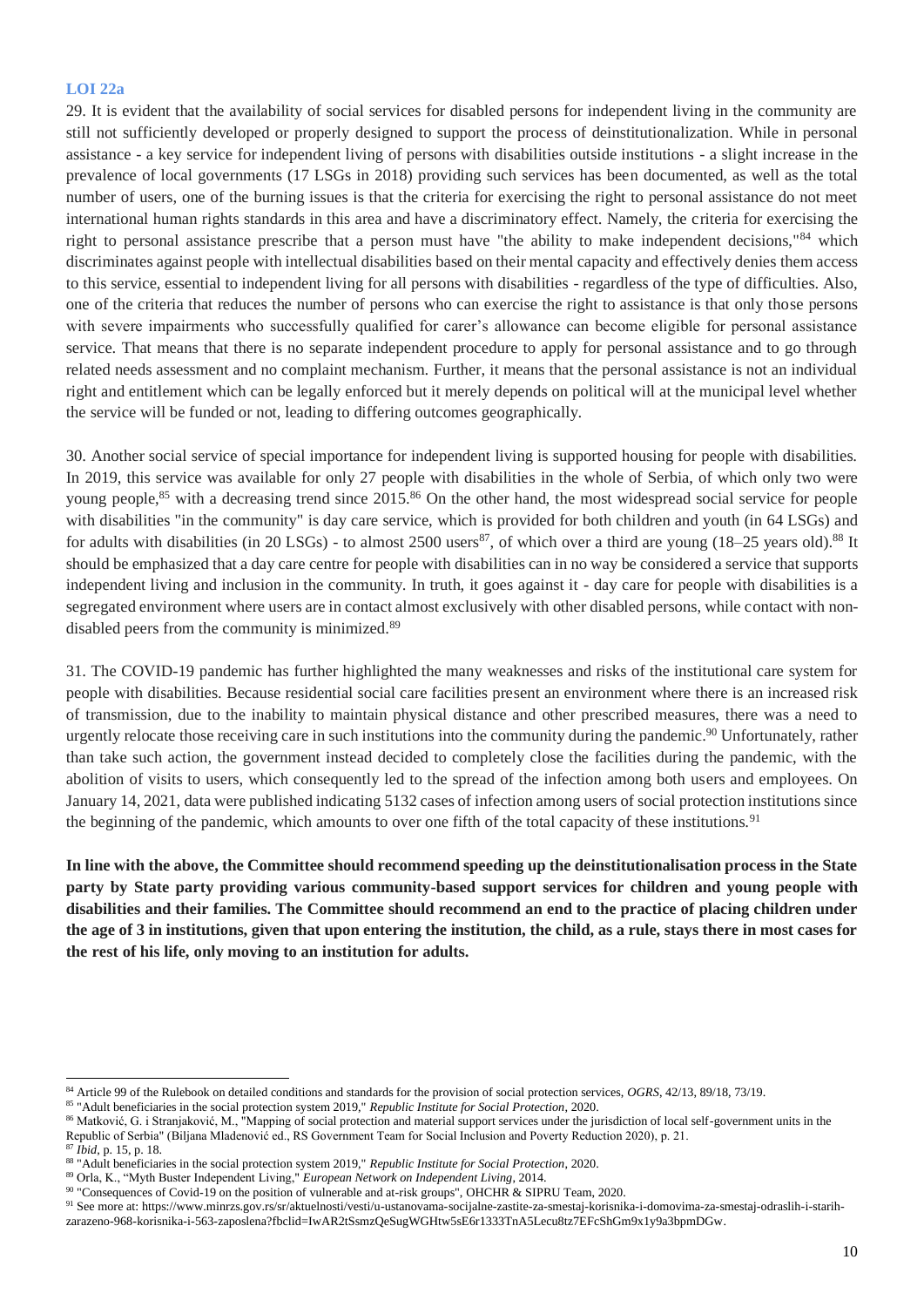#### **Right to physical and mental health (art. 12)**

#### **LOI 24**

32. The research of the National Youth Council of Serbia shows that less than one third of young people (30.7%) had stress levels within normal values. More than two thirds of respondents (68.5%) have anxiety. More than half of the respondents (51.9%) have symptoms of moderate or severe depression. More than a third of the respondents (34.2%) stated that they needed the services of a psychologist or psychotherapist during the last six months, but that they did not talk to a psychologist or psychotherapist.<sup>92</sup>

33. The youth is recognized as a sensitive category in the Public Health Strategy 2018-2026. However, the Strategy for Youth Development and Health adopted in 2006 is no longer relevant and has never been revised again. The key challenge is the lack of publicly available data on the implementation of measures and programs related to youth, as well as measuring their effects over time. Regarding state measures to combat COVID-19 aimed at preserving the mental health of young people, authorities do not address young people in a sensible way. Also lacking is a person to address young people more precisely and clearly on behalf of the Crisis Staff. Although the state has established youth support platforms to some degree, there is no reliable data on how many young people used these communication channels or asked for help in their communities or within self-organized online support groups. The reason for this may be insufficient information about the existence of different types of support by the state or insufficient trust by young people this type of support can help them.

34. **Insufficient availability of experts in the field of protection and improvement of mental health** is one of the burning problems, especially in smaller communities. The existing network of institutional and non-institutional psychosocial support for young people is not sufficient to cover the needs. We remind that Serbia still has only 5 centres for mental health, although the Action Plan of the National Program for the Protection of Mental Health (2019-2026) foresaw that the number would be doubled in 2020. The mentioned program also states that Serbia has only 47 specialists in child and adolescent psychiatry,<sup>93</sup> of which 38 work in psychiatric institutions, and the remaining 9 work in regional health centres or private practice.<sup>94</sup>

35. For material reasons, private practice is not available to many young people (as well as adults). In addition, we note that **Serbia still does not have a law on psychotherapeutic activities** that would clearly define who and under what conditions they can perform them (the existing law on psychological activities does not regulate them) - this was also pointed out at the social dialogue on protection and promotion of citizens' rights in the field of mental health organized by the Ministry of Human and Minority Rights and Social Dialogue on July 8, 2021. This item was found in the binding recommendations adopted at the dialogue, but no further progress has been made.<sup>95</sup> There is no single register of providers of psychosocial support services in the community for young people, whether individuals (private practice), CSOs, or institutions, so the need to create a single database would provide easier and faster access to reliable and verified information on service providers found among the binding recommendations.

36. Although the media could be key allies in promoting the importance of mental health care, most media in Serbia further deepen their deep-rooted prejudices against people with mental health problems or disorders, as well as their stigmatization. The initiative "For You #ITMATTERS" has repeatedly appealed to the authorities in the country to stop this practice. The last time it was done was in December 2021, when it was publicly appealed to the highest bearers of executive power to react,<sup>96</sup> in accordance with the authority they have. Apart from the general support of the Ministry of Culture and Information and the Ministry of Human and Minority Rights and Social Dialogue, no concrete response has been received.

#### **In line with the abovementioned information, the Committee may wish to recommend that the State party strengthens and expands the network of support in the community by opening youth centres with free counselling,**

<sup>92</sup> Zdravlje mladih, položaj i potrebe mladih u Republici Srbiji[: https://koms.rs/wp-content/uploads/2021/12/Istrazivanje-Zdravlje-mladih-.pdf,](https://koms.rs/wp-content/uploads/2021/12/Istrazivanje-Zdravlje-mladih-.pdf) 2021, available at[: https://koms.rs/wp-content/uploads/2021/12/Istrazivanje-Zdravlje-mladih-.pdf,](https://koms.rs/wp-content/uploads/2021/12/Istrazivanje-Zdravlje-mladih-.pdf) p. 48.

<sup>&</sup>lt;sup>93</sup> Action Plan for Implementation Of The Program On The Protection Of Mental Health In The Republic Of Serbia For The Period 2019-2026, available in Serbian at: [https://www.zdravlje.gov.rs/view\\_file.php?file\\_id=1200&cache=sr.](https://www.zdravlje.gov.rs/view_file.php?file_id=1200&cache=sr)

<sup>94</sup> Mental Health Protection Program In The Republic Of Serbia For The Period 2019-2026, 2.3. State of services and personnel, available in Serbian at: [https://www.zdravlje.gov.rs/view\\_file.php?file\\_id=1199&cache=sr.](https://www.zdravlje.gov.rs/view_file.php?file_id=1199&cache=sr)

<sup>95</sup> See, i.e. [https://bfpe.org/u-fokusu/zastita-i-unapredjenje-prava-gradjana-u-oblasti-mentalnog-zdravlja-u-srbiji/](https://bfpe.org/u-fokusu/zastita-i-unapredjenje-prava-gradjana-u-oblasti-mentalnog-zdravlja-u-srbiji).

<sup>&</sup>lt;sup>96</sup> The President of the Republic, the Prime Minister, and the competent ministers (of health, labour and social affairs, culture and information, education, youth and sports, human and minority rights, and social dialogue.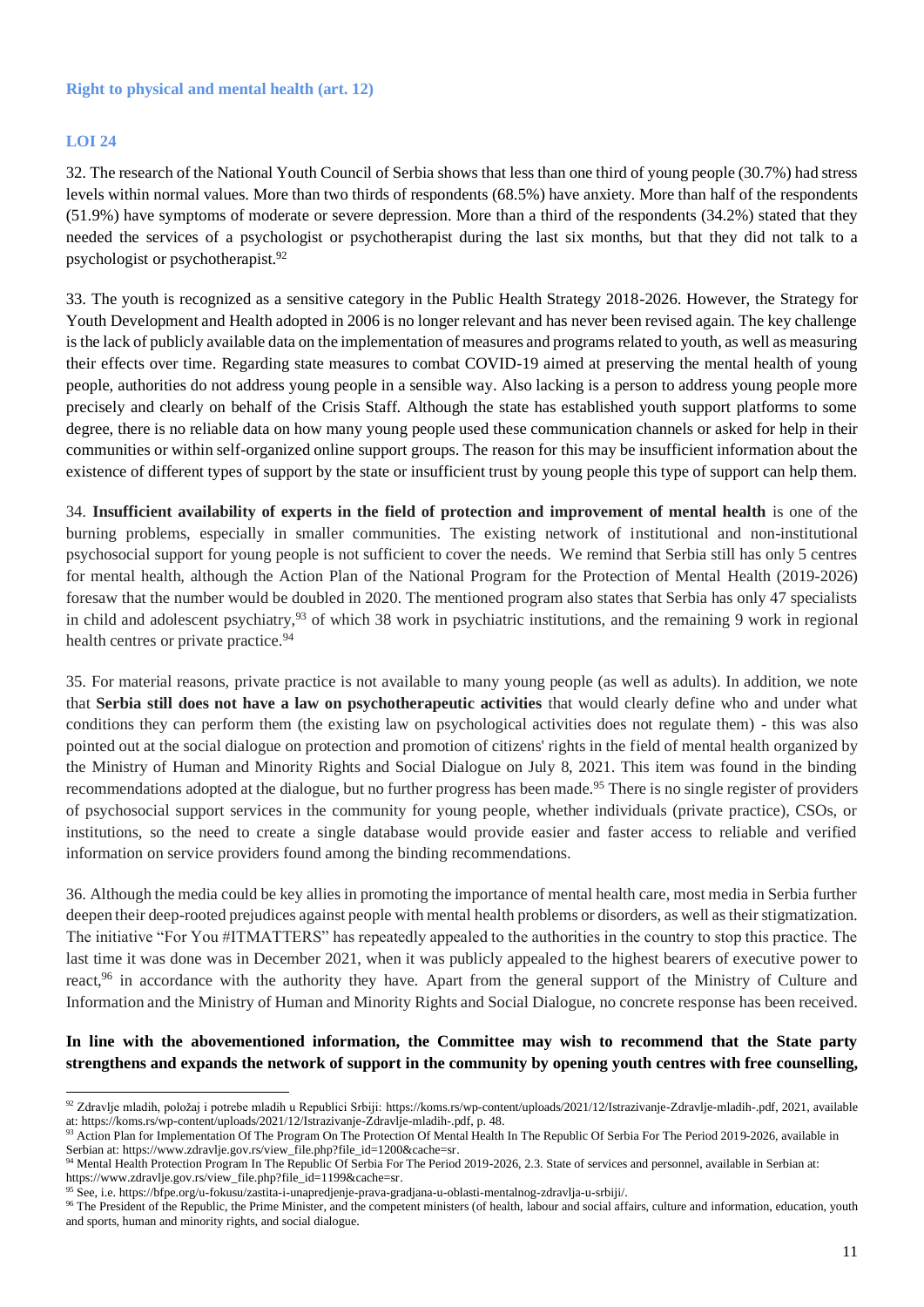**and to work on prevention and protection of mental health of young people through, inter alia, establishing a single register of providers of psychosocial support services. As it is pointed out in the National Program on Mental Health Protection, it is necessary that in order to prevent mental disorders, educational programs on techniques for preserving and improving mental health be included in the education system.**

#### **LOI 25.1**

37. Regarding the sexual and reproductive health of girls with disabilities, a UNFPA study found only half of women with a disability have access to sexual and reproductive health services on equal terms with women without a disability. Barriers that prevent many girls with disabilities from accessing these services include: inaccessibility of gynaecological clinics and surgeries, inaccessibility of equipment such as gynaecological desks, untrained health workers to treat and communicate with people with disabilities (often contacting an assistant instead of an appropriately trained person), and lack of accessible information and communication, including sign language translation.<sup>97</sup> Young women with disabilities living in institutional housing facilities are exposed to forced abortions, forced sterilization, and taking contraceptives without their consent.<sup>98</sup>

38. Serbia has laws and bylaws that regulate the rights of persons with disabilities and especially their rights to mobility aids, devices, and assistive technologies, but the content of regulations is not in line with international documents and standards. The Rulebook on medical-technical aids is one of the basic legal acts that regulate the conditions and procedure for obtaining aids. Eligibility criteria for medical-technical aids are exclusively based on medical diagnosis and human rights-based approach to needs assessment is lacking. Bylaws should regulate the conditions and procedure in more detail, as well as be clear and precise. However, the analysis of the content of the Rulebook and the two accompanying acts show that they are not adapted to the needs of users, nor that they meet the criteria for the protection of human rights of persons with disabilities. One of the significant problems relates to composition of the medical commission, the manner of decisionmaking, the application of law, transparency of work and the content of decisions. Deficiencies in each of these groups directly negatively affect the exercise of the right to aids for persons with disabilities. Mechanisms of protection, submission of legal remedies (complaints, objections) are not defined in the Rulebook, and the document does not have any article that prescribes this phase of the procedure. The research has shown that the state funding allocated for these needs is far from sufficient to cover the existing needs. Nearly two thirds of respondents (half of the respondents were youth with disabilities) stated that they have to contribute with their own financial means to get the aids they need and 23% stated that they obtained their aids and devices through charity organisations or humanitarian actions<sup>99</sup>. Further, 48.5% of the respondents are not satisfied with the set conditions and timeframes to renew or repair the aids and devices they are using and one third is not satisfied with their quality. Finally, 27.5% said that the assistive technology they need is not at all envisaged in the aforementioned Rulebook and is not eligible to be applied for from the state budget<sup>100</sup>. Aforementioned data indicate that the right to personal mobility is not adequately guaranteed to young people with disabilities making their transition to adulthood harder.

#### **In this regard, submitting organisations recommend that the State party reforms the system of provision of mobility aids, devices and assistive technologies, moving away from diagnostic categories as eligibility criteria towards human rights-based approach to needs assessment and gradually increases the annual budget allocated for these purposes and actively involves organisations of persons with disabilities in the reform process.**

39. During the COVID-19 pandemic, young people with disabilities have been confronted with the inaccessibility of covid clinics and hospitals, the lack of protocols for people with disabilities and their families to be hospitalized, and the unavailability of regular therapies, treatment, or rehabilitation due to systematic re-orientation of health care in response to a pandemic,<sup>101</sup> which has put them at risk of the effects of their disabilities further worsening.

<sup>97</sup> "Report on the Youth Rights in the Republic of Serbia in 2020", *Belgrade Centre for Human Rights*, 2021, pp. 182-183.

<sup>98</sup> Beker, K. i Milošević, T., Violence against women with disabilities in residential institutions, Initiative for the Rights of Persons with Mental Health invaliditetom MDRI-S, 2017.

<sup>99</sup> Keravica, R., Mijatović, M., i Veljkovic M., "Youth with Disabilities Fighting for Freedom and the Right to Live Independently - Access to mobility aids, devices and assistive technologies", IM-PACT 21 (forthcoming 2022)). <sup>100</sup> Ibid.

<sup>101</sup> Adult beneficiaries in the social protection system 2019", *Republic Institute for Social Protection,* 2020.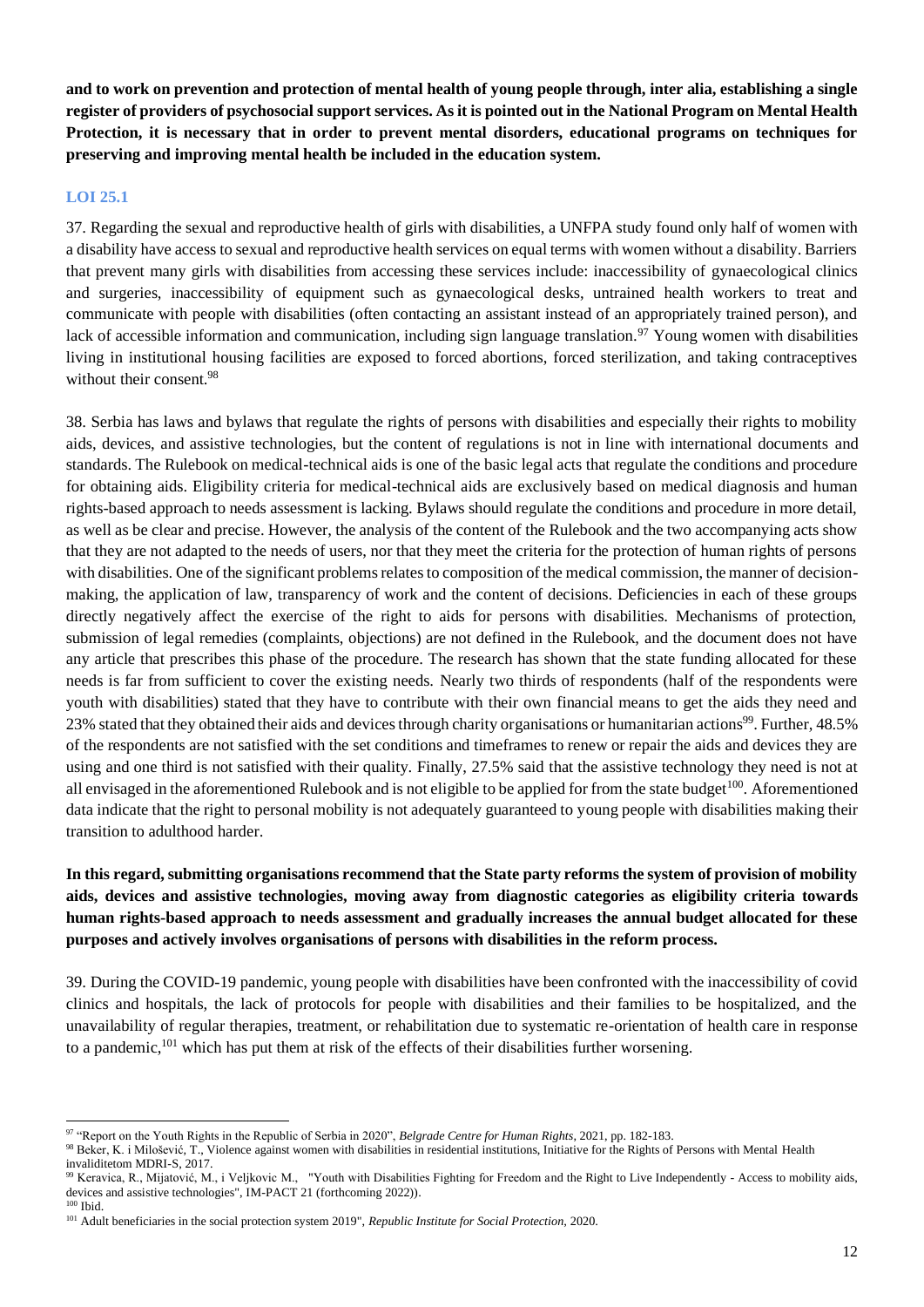40. The strategy for social inclusion of Roma men and women specifies that the largest part of an individual's income is spent on food, so the poor can allocate only minimal funds for additional health services and therapies. About 10% of the poorest Roma families spend only 290 dinars or 3.3% of available spending per month for these purposes. Taking this into account and following the attitude of young people in the Roma population, it is clear that a large percentage of this multiply vulnerable group will not, in the pandemic situation, have the means to pay for adequate therapy and treatment from COVID-19. The findings of the research of the SeConS Group for Development Initiative are also relevant here, according to which children and youth are exposed to higher risks of poverty than adults and the elderly, as shown by the data of the Statistical Office of the Republic of Serbia  $(2016)$ .<sup>102</sup> The data supports the claim that young people from the Roma community, especially those living in substandard settlements, are at the very top of the poverty pyramid, and that they are at the highest risk of not being able to procure adequate therapy. The abuse of nicotine, alcohol, and psychoactive substances has a negative impact on the health of young people from the Roma population, but there is no complete data on the frequency of these risk factors.

41.The first documented cases of COVID-19 infection among students from student dormitories appeared at the end of May 2020 and the first days of June. While each was at first an individual case, this was enough for the infection to quickly and easily spread despite all preventive measures taken, primarily due to dense collective accommodation and living conditions in dormitories (shared bathrooms, collective cafeterias, the unresolved issue of isolating positive students from the collective). In the first and second week of June the number of sick students who reported to medics in the respiratory clinic of the Institute for Students' Healthcare (Zavod za zdravstvenu zaštitu studenata Belgrade – ZZZZS) increased daily, but until June 12, 2020, only serology was available as a diagnostic tool to doctors of ZZZZS Belgrade, those tests are able to show the infection after 9-10 days of infection. Due to the great pressure and large number of sick students, the epidemiological service of ZZZZS Belgrade enabled the use of nasopharyngeal swabs for diagnostic purposes to be administered on students starting on June 12 2020, in cooperation with the City Institute for Public Health in ZZZZS Belgrade.<sup>103</sup>

42. Youth in Serbia, remains exposed to the pollution of all parameters of the environment, approximately 1 300 000 representatives of the youth population, is exposed to excessively polluted air, primarily due to high particulate matter pollution. Challenges persist in other areas such as water and waste management, with only 11 regional sanitary landfills being completed, followed with 100 non-sanitary landfills and over 2000 wild dumps, as well as only 13% of population being encompassed with at least secondary water treatment.<sup>104</sup> High exposure to environmental pollution places Serbia in the ninth place in the world and in the first place in Europe in terms of premature deaths attributable to pollution per 100 000 people<sup>105</sup>. Poor air quality is dangerous for children and youth as a vulnerable group, causing respiratory illness, such as asthma, bronchitis, and broncho-pneumonia, as well as longer-term effects like diabetes and cardiovascular conditions (arrhythmias, cardiac failure, and stroke). $106$ 

#### **Right to education (arts. 13–14)**

43. Regarding the level of education, most young people had completed secondary education 56.6%, followed by completed primary education 28.4%, while 11.9% of this age group had completed higher education in 2019. There were 2.9% of young people with no schooling or incomplete primary education. Observed by sex, there are more men in all categories except for higher education, where there are 96,970 women and 60,184 men. There are 15.3% with higher education in urban areas and only 6.6% in rural areas. The ratio is reversed when it comes to the percentage of young persons with primary education and lower because there are 27.4% of them in urban areas and 37.3% in rural areas.<sup>107</sup> The European Commission (EC) report on Serbia notes that the student population has continued to decrease due to negative

<sup>105</sup> Global Alliance on Health and Pollution – GAHP - [https://gahp.net/pollution-and-health-metrics/.](https://gahp.net/pollution-and-health-metrics/)

<sup>&</sup>lt;sup>102</sup> "Caution, poverty! - Monitoring Poverty within the UN Development Agenda until 2030," SeConS Group for Development Initiative Belgrade, 2017. Available at: [https://www.secons.net/files/publications/79-publication.pdf.](https://www.secons.net/files/publications/79-publication.pdf)

<sup>&</sup>lt;sup>1</sup>Since then, accurate records have been kept of the number of PCR swabs taken and the number of students testing positive for SARS-CoV-2The second epidemic wave had its peak in the second half of November 2020, while the third and fourth wave, from January to April 2021, were almost merged, without much break between them, so they are named as one, long (third) wave. The fourth epidemic wave began at the end of July 2021, was stirred up rapidly in August and September, and especially in October, to subside in November 2021, and then to maintain at about 20 students who tested COVID-positive per week during December.

<sup>&</sup>lt;sup>104</sup> Coalition 27, Progress in lockdown, 202[1:https://www.koalicija27.org/wp-content/uploads/2021/10/K27-izvestaj-2021-EN-web.pdf.](https://www.koalicija27.org/wp-content/uploads/2021/10/K27-izvestaj-2021-EN-web.pdf)

<sup>&</sup>lt;sup>106</sup> UNICEF – Climate landscape analysis and its impact on children in Serbi[a,https://www.unicef.org/serbia/media/18361/file/CLAC%20Report%20ENG.pdf.](https://www.unicef.org/serbia/media/18361/file/CLAC%20Report%20ENG.pdf) <sup>107</sup> Osnovni pokazatelji položaja mladih u Srbiji – komparativna analiza sa drugim evropskim zemljama i trendovima Basic indicators of the position of young people in Serbia, MYoS, Snezana Klasnja, November 2020, p. 16, available a[t:](https://www.mos.gov.rs/public/documents/upload/sport/inspekcija/Analiza%20osnovnih%20pokazatelja%20polozaja%20mladih,%20MOS%20S.%20Klasnja%20novembar%202020.%20godine%20(2).pdf)

[https://www.mos.gov.rs/public/documents/upload/sport/inspekcija/Analiza%20osnovnih%20pokazatelja%20polozaja%20mladih,%20MOS%20S.%20Klasnja](https://www.mos.gov.rs/public/documents/upload/sport/inspekcija/Analiza%20osnovnih%20pokazatelja%20polozaja%20mladih,%20MOS%20S.%20Klasnja%20novembar%202020.%20godine%20(2).pdf) [%20novembar%202020.%20godine%20\(2\).pdf.](https://www.mos.gov.rs/public/documents/upload/sport/inspekcija/Analiza%20osnovnih%20pokazatelja%20polozaja%20mladih,%20MOS%20S.%20Klasnja%20novembar%202020.%20godine%20(2).pdf)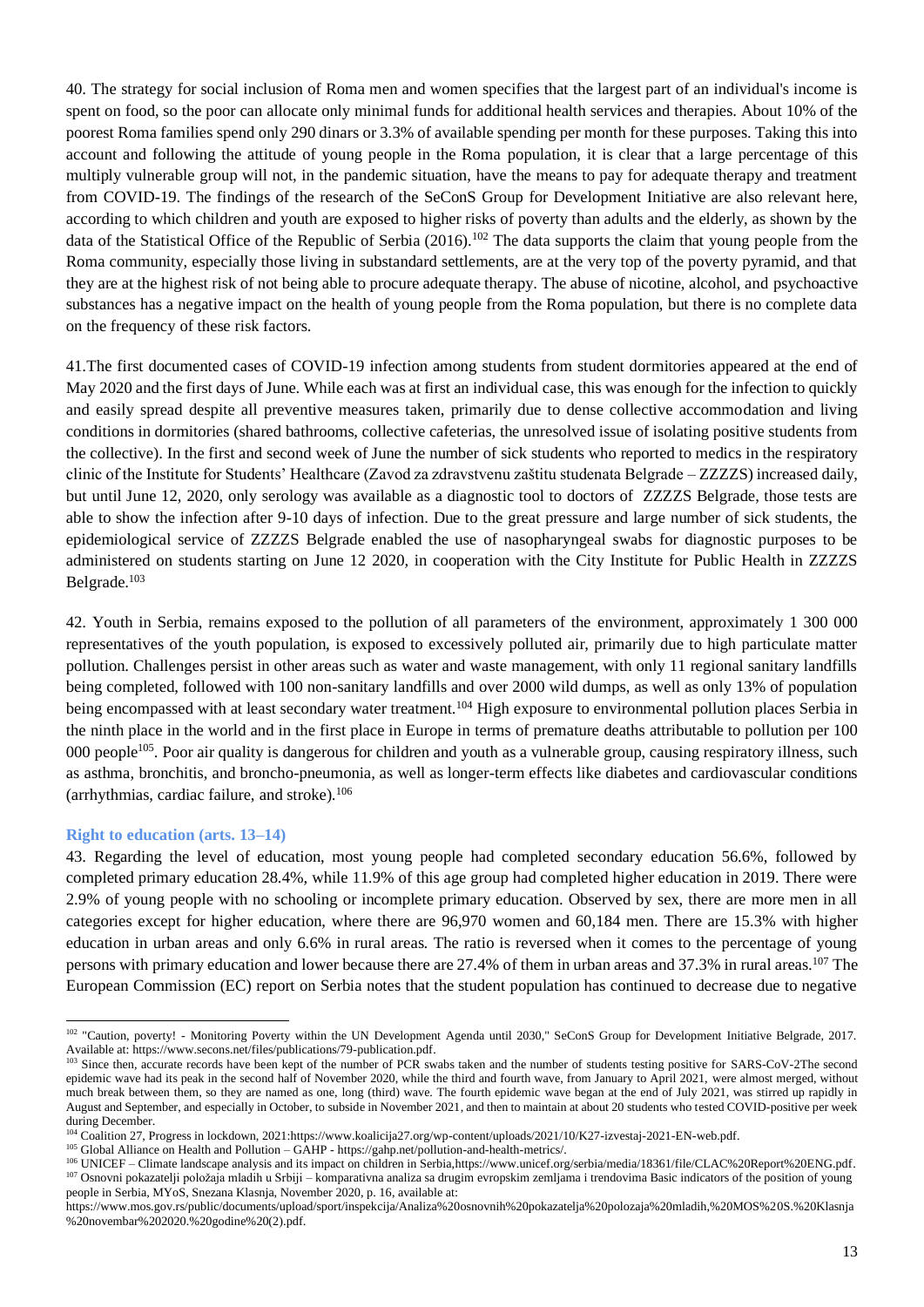demographic trends and emigration.<sup>108</sup> Regarding the continuity of education, 83.3% of young people from minority groups do not want to continue education after secondary education, which is the case with only 9.1% of school students who don't declare themselves as minorities.<sup>109</sup>

44. In order to modernise the education system, the Dual Education Act was adopted in 2017.<sup>110</sup> Its adoption was justified by the fact that young persons need to acquire practical knowledge and that such educational models have been successful in developed countries decades ago. However, in order to apply this model of education in Serbia and have it give positive effects, it was necessary to analyse the effects of these legal provisions. Specifically, some provisions of the Act threaten the labour rights of young persons between the ages of 15 and 18 and are not consistent with the Labour Act and the ILO Convention on Forced Labour. Dual education is conceived in a way that leads to labour exploitation of children since they are not employed, they do not sign a contract for learning through work independently, but this is instead done for them by their parents, and they receive remuneration which is lower than the minimum guaranteed wage in Serbia (during 2020, school students received remuneration which is less than half of minimum wage in Serbia) and only 60% of them have work insurance.<sup>111</sup> In addition, there are no planning and strategic documents to justify such a system of education, nor any guarantees that young persons who go through the dual education system will have the advantage of being more competitive in the labour market. $112$ 

45. The closing of schools in 2020 as a measure to prevent the spread of the coronavirus disproportionately negatively affected members of vulnerable groups, who are more likely to drop out of school or leave school prematurely.<sup>113</sup> The measure of closing schools and educational institutions has had the most negative impact on: young people from minority groups, poor young people and those from rural areas without access to electricity, internet, computers, and other means necessary for communication, information, and distance learning; among other challenges; and young people with disabilities who are not self-employed, due to restrictive measures that included staying at home during the ban.<sup>114</sup> Many LGBTI young people also found themselves in a hostile family environment.<sup>115</sup> Aiming to prevent the spread of the coronavirus during the state of emergency, a decision was made in March to move university students out of dormitories within 24 hours of the notification - which is an extremely short deadline having in mind the restrictions on freedom of movement and a curfew that was in place at the time.<sup>116</sup> Although it is clear that the COVID-19 pandemic has had a significant impact on education of high school and university students in Serbia, even in 2021 it is still not possible to see how much knowledge is lost in distance learning programmes implemented by the State party.<sup>117</sup>

#### **Right to education of young people in institutions for the execution of criminal sanctions**

46. Young people serving prison sentences, juvenile imprisonment, and those in prison convicted of misdemeanours represent a significant share of the convicted population. On December 31 2019, young people comprised about 24% of those in these institutions (2,642 young people out of a total of  $11,077$  people).<sup>118</sup> Exercising the right to education of convicted young people is of utmost importance for the successful reintegration of convicted young people into society. However, a large number of district prisons do not organize a primary education program due to the short sentences served by those housed in those institutions, while some institutions indicated that the organization of the program is prevented by technical, human, and spatial impossibilities.<sup>119</sup> In addition, the Penitentiaries in Pančevo, Šabac, and Belgrade-

<sup>114</sup> "Report on the Youth Rights in the Republic of Serbia in 2020", *Belgrade Centre for Human Rights*, 2021, p. 37.

[https://serbia.un.org/sites/default/files/2020-](https://serbia.un.org/sites/default/files/2020-12/Posledice%20Kovid%2019%20na%20polo%C5%BEaj%20osetljivih%20grupa%20i%20grupa%20u%20riziku.pdf)

<sup>108</sup> European Commission Annual Report Serbia, 2020, [https://ec.europa.eu/neighbourhood-enlargement/sites/near/files/serbia\\_report\\_2020.pdf.](https://ec.europa.eu/neighbourhood-enlargement/sites/near/files/serbia_report_2020.pdf)

<sup>109</sup> Izveštaj o nastavi tokom školske 2020/21 godine iz perspektive učenika, 2021[. https://www.srednjoskolci.org.rs/wp-](https://www.srednjoskolci.org.rs/wp-content/uploads/2021/11/Izves%cc%8ctaj-20-21-FINAL.pdf)

[content/uploads/2021/11/Izves%cc%8ctaj-20-21-FINAL.pdf](https://www.srednjoskolci.org.rs/wp-content/uploads/2021/11/Izves%cc%8ctaj-20-21-FINAL.pdf) . <sup>110</sup> Official Gazette of the Republic of Serbia, No. 101/2017-3.

<sup>111</sup> Izveštaj o nastavi tokom školske 2020/21 godine iz perspektive učenika, 2021[. https://www.srednjoskolci.org.rs/wp-](https://www.srednjoskolci.org.rs/wp-content/uploads/2021/11/Izves%cc%8ctaj-20-21-FINAL.pdf)

[content/uploads/2021/11/Izves%cc%8ctaj-20-21-FINAL.pdf.](https://www.srednjoskolci.org.rs/wp-content/uploads/2021/11/Izves%cc%8ctaj-20-21-FINAL.pdf)

<sup>&</sup>lt;sup>112</sup> Alternativni izveštaj o stanju ekonomskih i socijalnih prava u Srbiji, (Alternative Report on the State of Economic and Social Rights in Serbia), CDR. <sup>113</sup> Western Balkans - Regular Economic Report no. 17, Economic and Social Impacts COVID-19 - Education, *World Bank*, 2020. Available at: [http://pubdocs.worldbank.org/en/687451590708742492/WBRER17-04-Education-BOS.pdf.](http://pubdocs.worldbank.org/en/687451590708742492/WBRER17-04-Education-BOS.pdf)

<sup>&</sup>lt;sup>115</sup> "Consequences of Covid-19 on the position of vulnerable and at-risk groups", *OHCHR & SIPRU Team*, Belgrade, 2020. Available at:

[<sup>12/</sup>Posledice%20Kovid%2019%20na%20polo%C5%BEaj%20osetljivih%20grupa%20i%20grupa%20u%20riziku.pdf.](https://serbia.un.org/sites/default/files/2020-12/Posledice%20Kovid%2019%20na%20polo%C5%BEaj%20osetljivih%20grupa%20i%20grupa%20u%20riziku.pdf)

<sup>&</sup>lt;sup>116</sup> "Report on the Youth Rights in the Republic of Serbia in 2020", Belgrade Centre for Human Rights, 2021, p. 38.

<sup>117</sup> "Alternativni izveštaj o položaju i potrebama mladih u Republici Srbiji 2021 - Mladi i obrazovanje", *Krovna organizacija mladih Srbije*, Belgrade, 2021 ("Alternative report on the position and needs of youth in the Republic of Serbia 2021 - Youth and education", *National Youth Council of Serbia*), p. 11. Available in Serbian at:

[https://koms.rs/wp-content/uploads/2021/11/Mladi-i-obrazovanje-brosura-4.pdf.](https://koms.rs/wp-content/uploads/2021/11/Mladi-i-obrazovanje-brosura-4.pdf)

<sup>118</sup> "Report on the Youth Rights in the Republic of Serbia in 2020", Belgrade Centre for Human Rights, 2021, p. 41.

<sup>&</sup>lt;sup>119</sup> "Report on the Youth Rights in the Republic of Serbia in 2020", Belgrade Centre for Human Rights, 2021, p. 44.